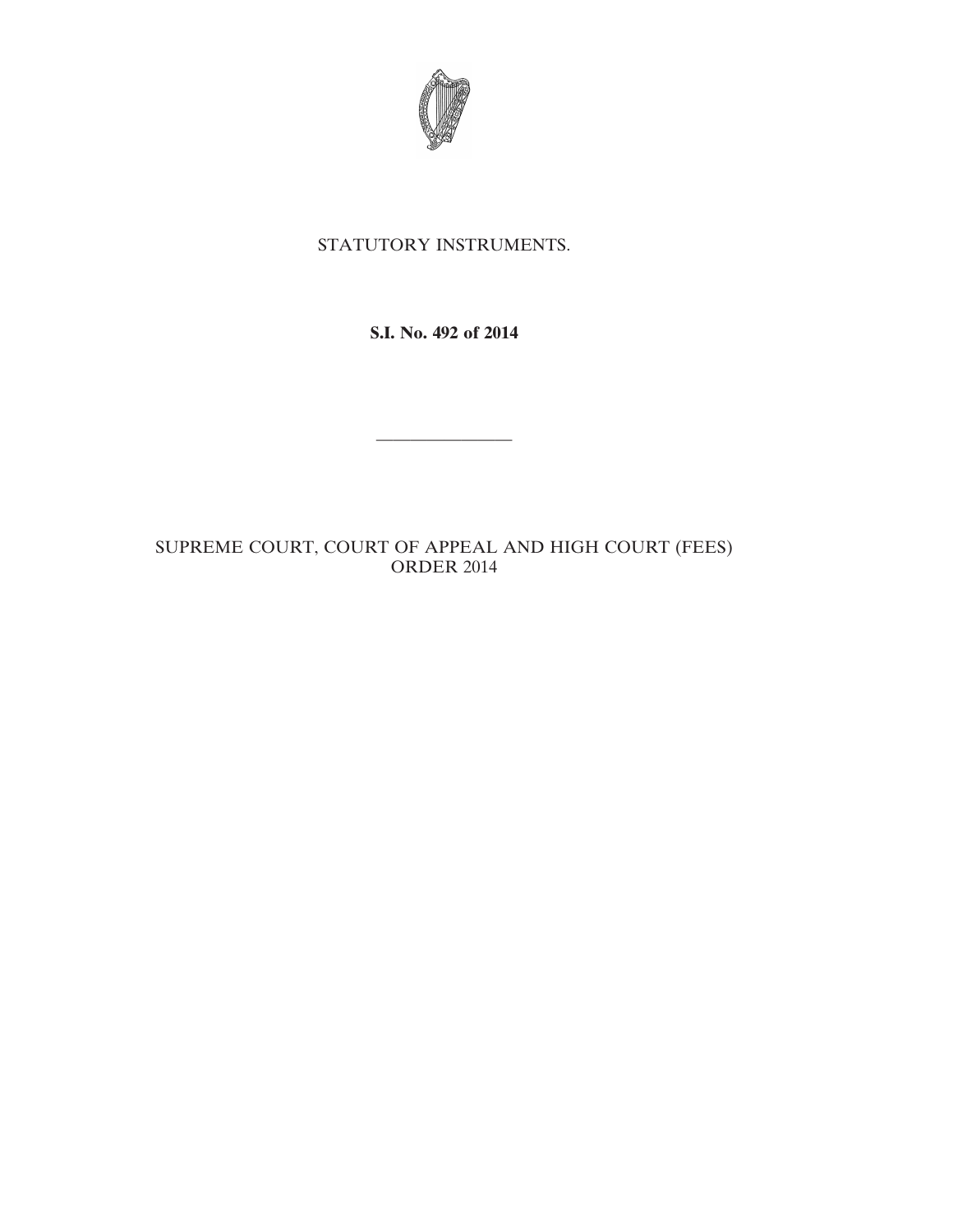#### SUPREME COURT, COURT OF APPEAL AND HIGH COURT (FEES) ORDER 2014

I, Frances Fitzgerald, Minister for Justice and Equality, in exercise of the powers conferred on me by section 65 (as amended by section 66 of the Civil Law (Miscellaneous Provisions) Act 2011 (No. 23 of 2011)) of the Courts of Justice Act 1936 (No. 48 of 1936) (as adapted by the Justice and Law Reform (Alteration of Name of Department and Title of Minister) Order 2011 (S.I. No. 138 of 2011)), with the consent of the Minister for Public Expenditure and Reform, hereby order as follows:

1. (1) This Order may be cited as the Supreme Court, Court of Appeal and High Court (Fees) Order 2014.

(2) This Order comes into operation on 30 October 2014.

2. In this Order, "Official Assignee" has the same meaning as in section 3 (as amended by section 27 of the Courts and Civil Law (Miscellaneous Provisions) Act 2013) (No. 32 of 2013)) of the Bankruptcy Act 1988 (No. 27 of 1988).

3. There shall be charged in the offices attached to the Supreme Court, the Court of Appeal, the High Court and the President of the High Court and in district probate registries, in respect of each item set out in column (1) of each Part of Schedule 1, the fee set out in column (2) of the Part concerned opposite the mention of the item.

4. (1) In each financial year there shall be payable, by way of court fees, the percentages specified in Part 1 of Schedule 2 on the annual income arising in that year from the property of every person of unsound mind under the jurisdiction vested in the High Court by section 9 of the Courts (Supplemental Provisions) Act 1961 (No. 39 of 1961), and the provisions of the said Part 1 shall be in substitution for the provisions of section 109 of the Lunacy Regulation (Ireland) Act 1871.

(2) In each financial year there shall be payable, by way of court fees, the percentages specified in Part 2 of Schedule 2 on the annual income arising in that year from the property of every minor under the jurisdiction vested in the High Court by the said section 9.

5. No fee shall be payable under this Order in connection with—

- (*a*) proceedings under Article 40.4 of the Constitution,
- (*b*) proceedings under the Extradition Acts 1965 to 2012,

*Notice of the making of this Statutory Instrument was published in "Iris Oifigiúil" of* 31*st October*, 2014.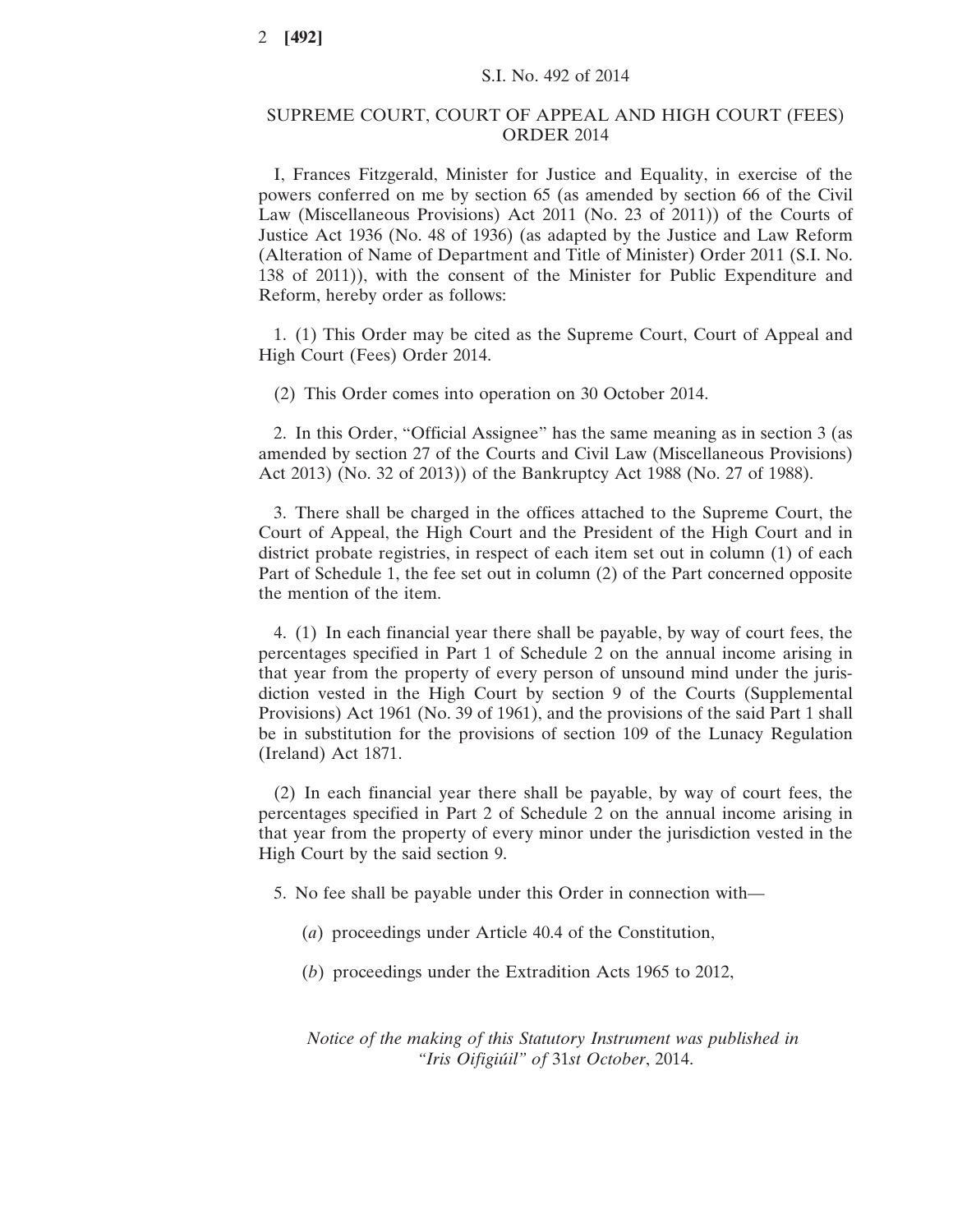- (*c*) proceedings under the European Arrest Warrant Acts 2003 and 2012,
- (*d*) bail proceedings, or
- (*e*) an application (in proceedings for a criminal offence) for judicial review under Order 84 Rule 18 (inserted by Rule 2 of the Rules of the Superior Courts (Judicial Review) 2011 (S.I. No 691 of 2011)) of the Rules of the Superior Courts (S.I. No. 15 of 1986).
- 6. (1) No fee shall be payable under this Order in connection with—
	- (*a*) family law proceedings,
	- (*b*) matrimonial causes or matters,
	- (*c*) proceedings under the Adoption Acts 2010 to 2013, or
	- (*d*) proceedings brought by the Health Service Executive under—
		- (i) the Children Acts 1908 to 1989,
		- (ii) the Guardianship of Children Acts 1964 to 1997, or
		- (iii) the Child Care Acts 1991 to 2013.

(2) No fee shall be payable under this Order in contravention of paragraph 3 of Article 5 of the Luxembourg Convention (within the meaning of the Child Abduction and Enforcement of Custody Orders Act 1991 (No. 6 of 1991)).

(3) No fee shall be payable under this Order in connection with proceedings to which section 5 (5) of the Immigration Act 1999 (No. 22 of 1999) applies.

7. (1) No fee shall be payable under this Order by, or on behalf of, the Insolvency Service of Ireland in connection with proceedings under the Personal Insolvency Act 2012 (No. 44 of 2012).

(2) No fee, other than in respect of the items at reference number 61, 62 or 63 of Part 4 of Schedule 1, shall be payable under this Order in connection with proceedings under the Bankruptcy Act 1988.

8. No fee shall be payable under this Order in connection with proceedings to which section 3 of the Environment (Miscellaneous Provisions) Act 2011 (No. 20 of 2011) applies.

9. No fee shall be payable under this Order by, or on behalf of, any person represented in any proceedings (whether civil or criminal) by—

(*a*) the Chief State Solicitor,

(*b*) the Chief Prosecution Solicitor, or

(*c*) a local State Solicitor acting in that capacity.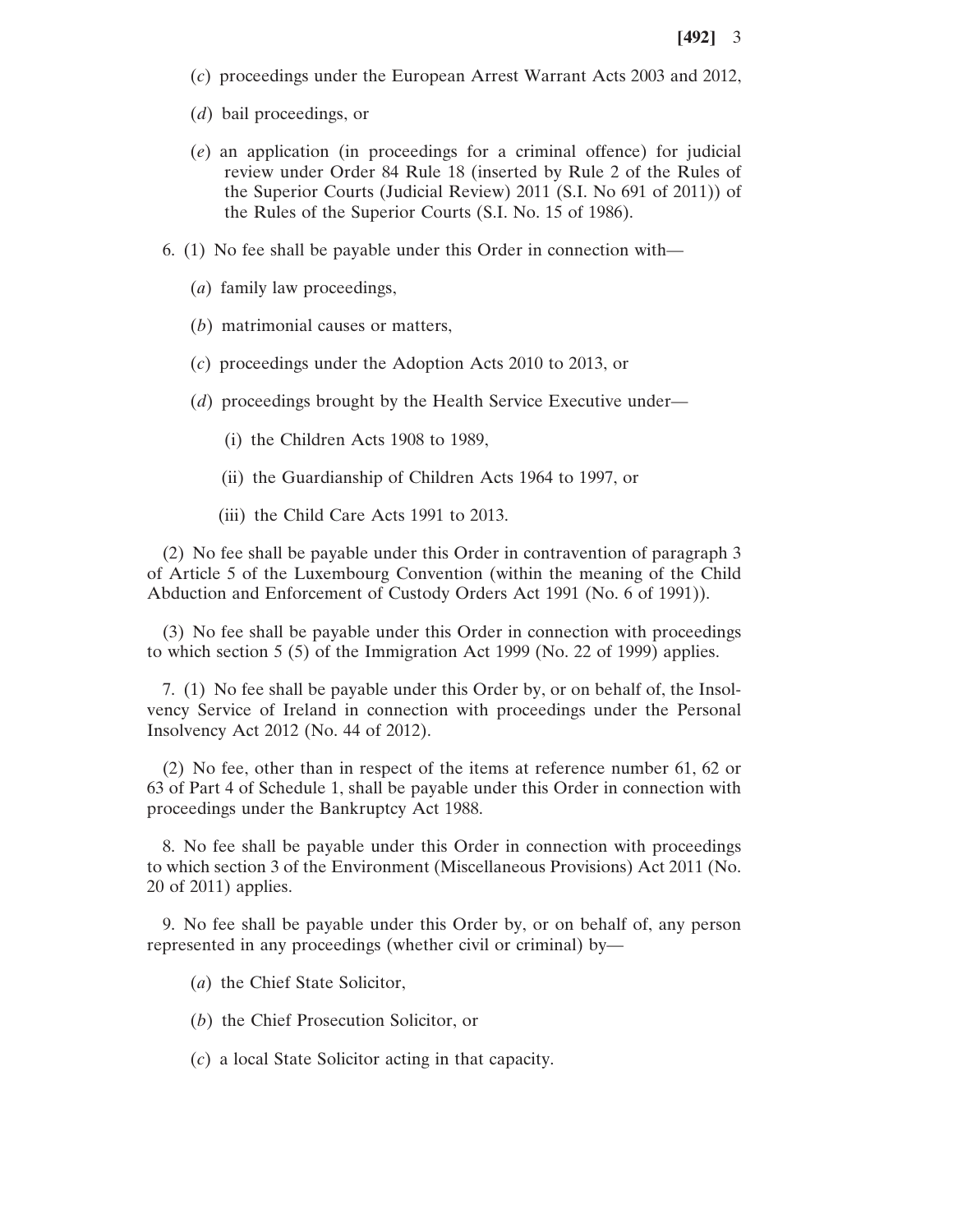10. Where an application by a party to commercial proceedings to have those proceedings transferred to the commercial list of the High Court is refused, there shall be refunded to the applicant the fee paid, in connection with that application, in respect of the item at reference number  $17(a)$  in column (1) of Part 4 of Schedule 1, less an amount equal to the fee specified in column (2) of Part 4 of Schedule 1 opposite reference number 12.

11. The Supreme Court and High Court (Fees) Order 2014 (S.I. No. 24 of 2014) is hereby revoked.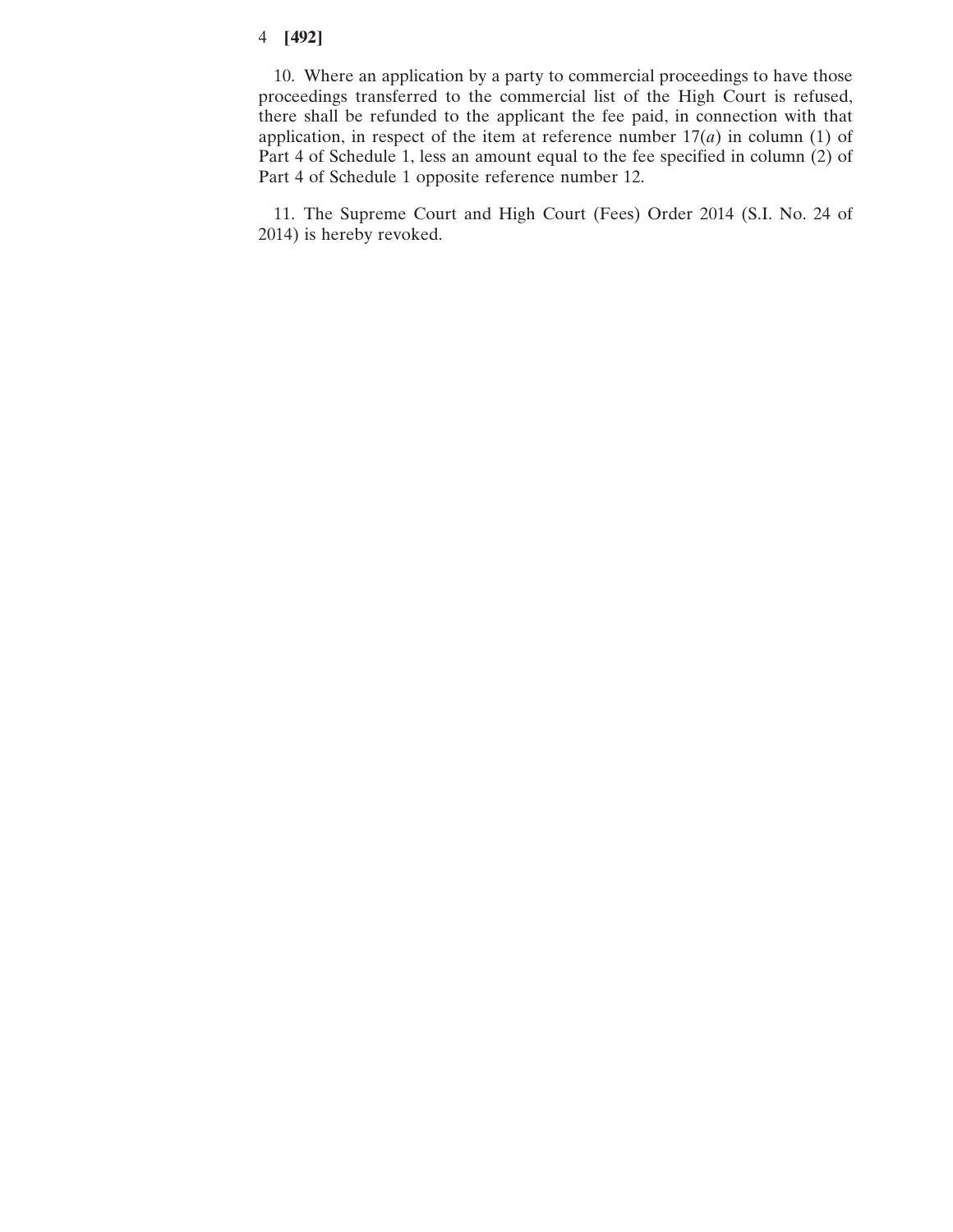#### **SCHEDULE 1**

### **ARRANGEMENT OF PARTS**

- **PART 1** Fees payable in the Offices attached to the Supreme Court and the High Court and in the District Probate Registries for copies of documents
- **PART 2** Fees payable in the Office of the Registrar of the Supreme Court
- **PART 3** Fees payable in the Office of the Registrar of the Court of Appeal
- **PART 4** Fees payable in the Central Office and the Examiner's Office

A Originating Summonses, etc.

B Appearances

C Affidavits, etc.

D Notices of Motion, etc.

E Setting Down, etc.

- F Orders
- G Certificates, etc.

H Searches and Inspections

- I Bill of Sale
- J Bonds, etc.
- K Powers of Attorney
- L Enrolment
- M Admiralty

N Bankruptcy

O Petitions, Applications and Appeals under the Solicitors Acts 1954 to 2011

- **PART 5** Fees payable in the Accountant's Office
- **PART 6** Fees payable in the Taxing-Masters' Office
- **PART 7** Fees payable in the Office of Wards of Court
- **PART 8** Fees payable in the Probate Office and District Probate Registries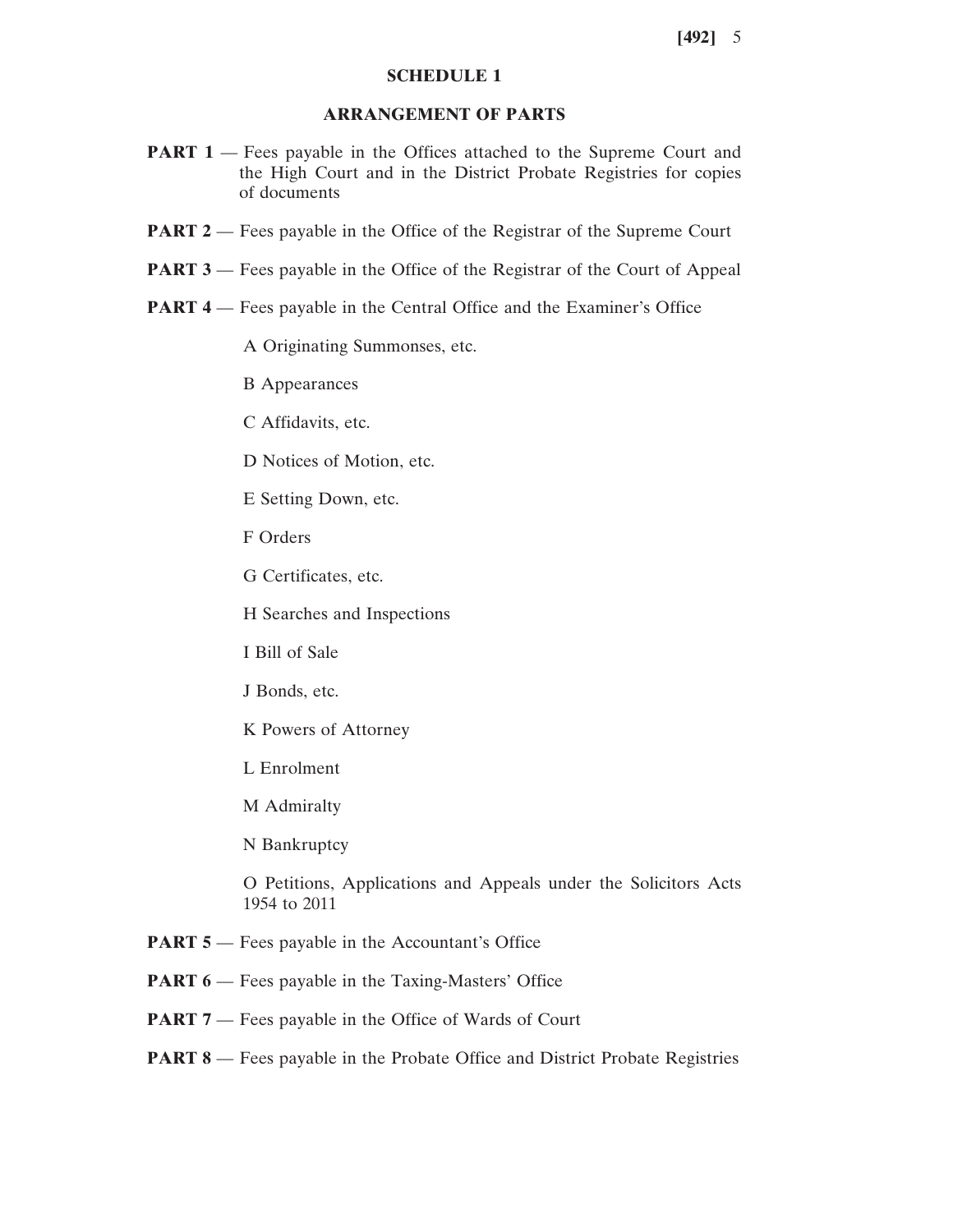## FEES PAYABLE IN THE OFFICES ATTACHED TO THE SUPREME COURT AND THE HIGH COURT AND IN THE DISTRICT PROBATE REGISTRIES FOR COPIES OF DOCUMENTS

|                | <b>Item</b><br>(1)                                                                                                                                                                                                                                          | Fee<br>(2)                                                                   |
|----------------|-------------------------------------------------------------------------------------------------------------------------------------------------------------------------------------------------------------------------------------------------------------|------------------------------------------------------------------------------|
| $\mathbf{1}$   | (a) Subject to paragraph (b), for<br>issuing a printed copy of a<br>document on a court file whether<br>attested or plain, other than-                                                                                                                      | €15.00                                                                       |
|                | (i) a copy of a judgment, or                                                                                                                                                                                                                                |                                                                              |
|                | (ii) a copy of written legal<br>submissions referred to at<br>reference number 3 of this<br>column                                                                                                                                                          |                                                                              |
|                | (b) for making an attested copy of a<br>criminal appeal transcript                                                                                                                                                                                          | €0.80 per page                                                               |
| $\overline{c}$ | For provision of a copy judgment                                                                                                                                                                                                                            | €14.00 plus an additional $€1.00$ in<br>respect of every 4 pages photocopied |
| 3              | For provision of a copy of written<br>submissions lodged in or transmitted<br>to the Supreme Court Office or<br>handed in to the Supreme Court on or<br>after 7 October 2013 in relation to, or<br>in the course of, the hearing of any<br>appeal or matter | €14.00 plus an additional €1.00 in<br>respect of every 4 pages photocopied   |
| $\overline{4}$ | For examining a copy of any<br>document and marking it as an<br>attested copy                                                                                                                                                                               | €6.50 per page                                                               |
| 5              | For a photographic copy of a plan,<br>map, section, drawing, photograph or<br>diagram                                                                                                                                                                       | €6.50                                                                        |
| 6              | For signing and certifying a document<br>for proof pursuant to the Evidence<br>Act 1851                                                                                                                                                                     | €6.50 per page                                                               |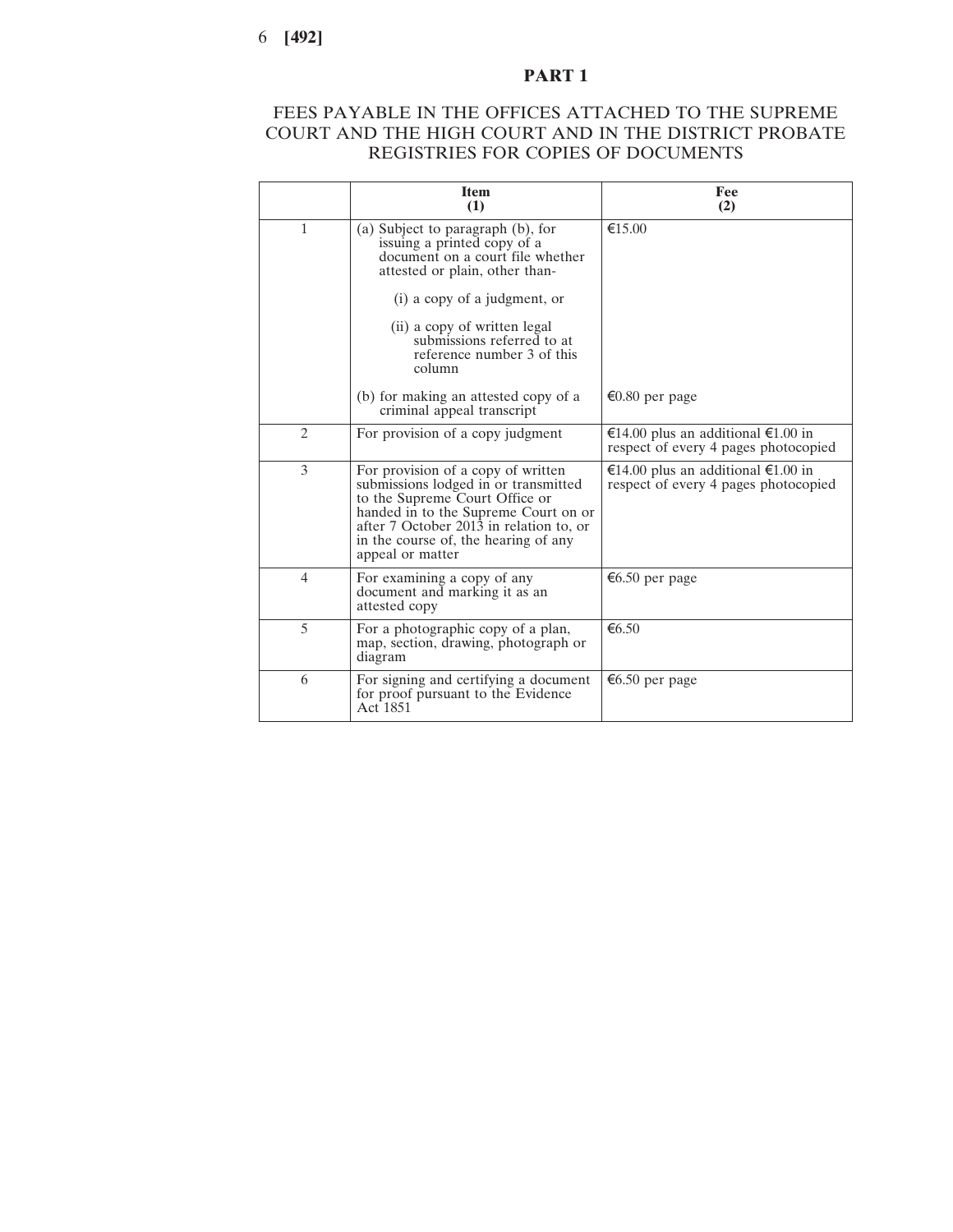## FEES PAYABLE IN THE OFFICE OF THE REGISTRAR OF THE SUPREME COURT

|                             | <b>Item</b><br>(1)                                                                                                                                                           | Fee<br>(2)                                                                         |
|-----------------------------|------------------------------------------------------------------------------------------------------------------------------------------------------------------------------|------------------------------------------------------------------------------------|
| 1                           | On filing an application for leave to<br>appeal and notice of appeal to the<br>Supreme Court (other than an appeal<br>under the Workmen's Compensation<br>Acts 1934 to 1955) | €250.00                                                                            |
| $\mathcal{D}_{\mathcal{L}}$ | On filing a notice of motion                                                                                                                                                 | €60.00                                                                             |
| 3                           | On filing an affidavit                                                                                                                                                       | $\epsilon$ 20.00                                                                   |
| $\overline{4}$              | (a) On lodging a notice or other<br>document for service, and                                                                                                                | € $6.50$                                                                           |
|                             | (b) in addition thereto, for each copy<br>to be transmitted                                                                                                                  | $\epsilon$ 1.00 (but not more, for any number<br>of copies, than $\epsilon$ 90.00) |
| 5                           | On a petition or on an application for<br>appointment as Notary Public or<br>Commissioner for Oaths                                                                          | €85.00                                                                             |
| 6                           | On a commission appointing a Notary<br>Public or Commissioner for Oaths                                                                                                      | €330.00                                                                            |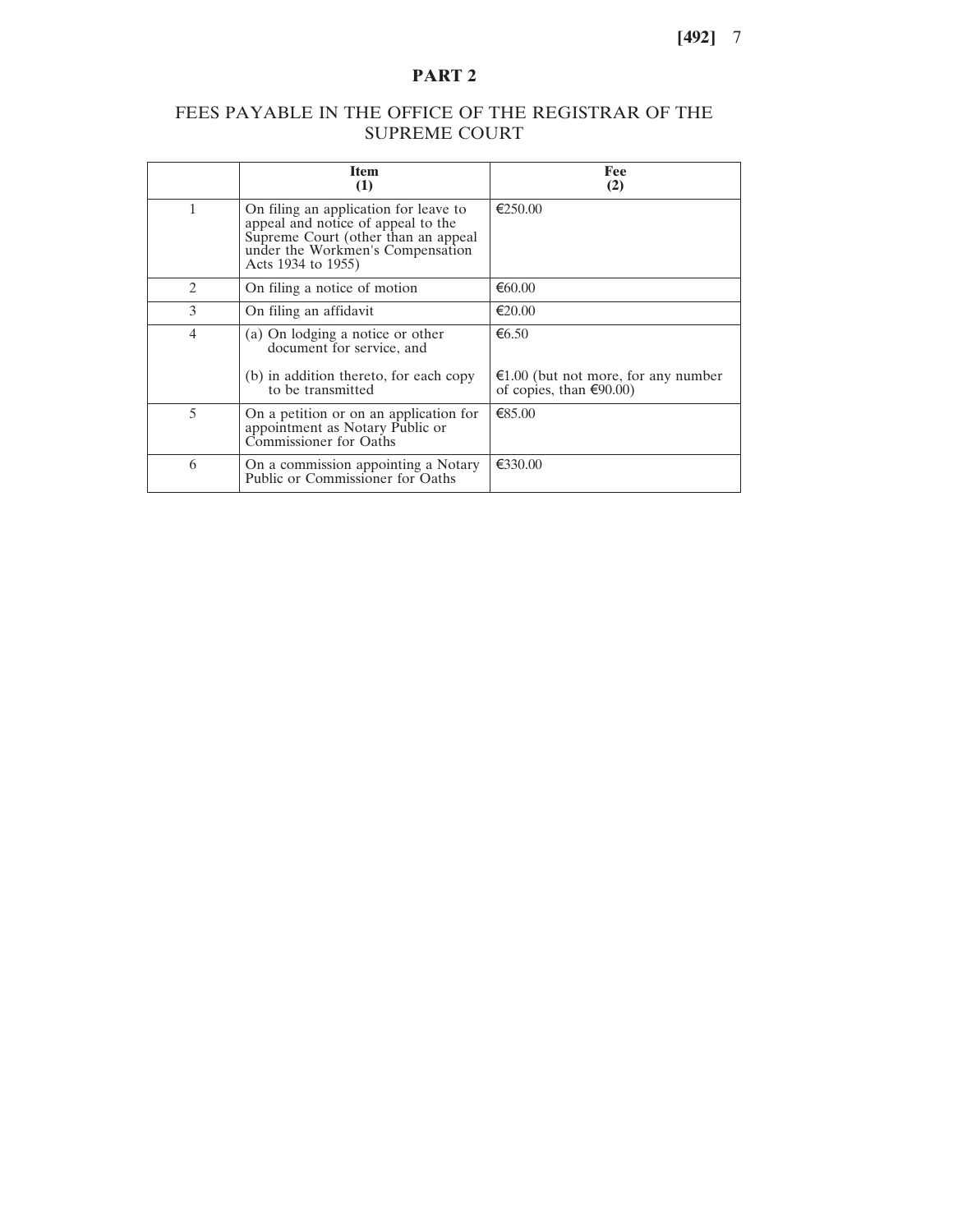## FEES PAYABLE IN THE OFFICE OF THE REGISTRAR OF THE COURT OF APPEAL

|                | <b>Item</b><br>(1)                                                                                                                                                                                                                                                    | Fee<br>(2)                                                                 |
|----------------|-----------------------------------------------------------------------------------------------------------------------------------------------------------------------------------------------------------------------------------------------------------------------|----------------------------------------------------------------------------|
| 1              | On filing-                                                                                                                                                                                                                                                            | €250.00                                                                    |
|                | (i) an application for leave to appeal,                                                                                                                                                                                                                               |                                                                            |
|                | (ii) a notice of expedited appeal, or                                                                                                                                                                                                                                 |                                                                            |
|                | (iii) a notice of appeal (including a<br>notice of appeal to which Rule 19<br>of Order 86A of the Rules of the<br>Superior Courts applies),                                                                                                                           |                                                                            |
|                | provided that where a fee has been<br>paid in respect of an application for<br>leave to appeal and such leave to<br>appeal is granted, no fee shall be<br>payable on the filing of a notice of<br>expedited appeal or a notice of appeal<br>in respect of that appeal |                                                                            |
| $\overline{2}$ | On filing a notice of intention to<br>make an interlocutory ex parte<br>application                                                                                                                                                                                   | € $60.00$                                                                  |
| 3              | On filing a respondent's notice                                                                                                                                                                                                                                       | €60.00                                                                     |
| $\overline{4}$ | On filing or lodging a case stated                                                                                                                                                                                                                                    | €70.00                                                                     |
| 5              | On filing a notice of motion to the<br>Court of Appeal                                                                                                                                                                                                                | € $60.00$                                                                  |
| 6              | On filing an affidavit                                                                                                                                                                                                                                                | €20.00                                                                     |
| $\overline{7}$ | (a) Subject to paragraph (b) for<br>issuing a printed copy of a<br>document on a court file whether<br>attested or plain, other than a<br>copy of a judgment                                                                                                          | (a) €15.00                                                                 |
|                | (b) for making an attested copy of a<br>criminal appeal transcript                                                                                                                                                                                                    | (b) €0.80 per page                                                         |
| 8              | For provision of a copy judgment                                                                                                                                                                                                                                      | €14.00 plus an additional €1.00 in<br>respect of every 4 pages photocopied |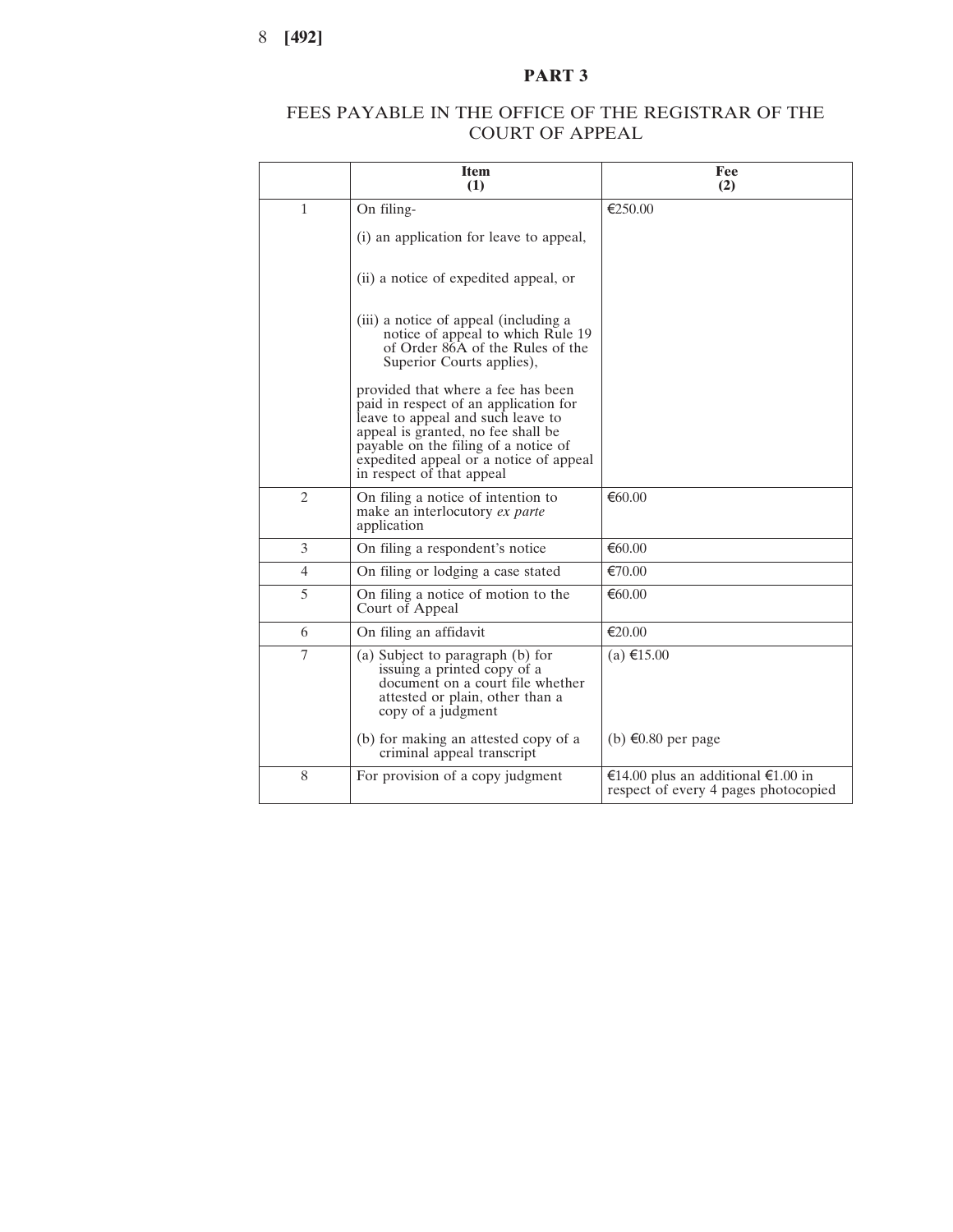## FEES PAYABLE IN THE CENTRAL OFFICE AND THE EXAMINER'S **OFFICE**

|                | <b>Item</b><br>(1)                                                                                                                                                                   | Fee<br>(2) |
|----------------|--------------------------------------------------------------------------------------------------------------------------------------------------------------------------------------|------------|
|                | A Originating Summonses, etc.                                                                                                                                                        |            |
| 1              | On sealing $a$ —                                                                                                                                                                     | €190.00    |
|                | (i) plenary summons,                                                                                                                                                                 |            |
|                | (ii) special summons, or                                                                                                                                                             |            |
|                | (iii) summary summons in a claim to<br>which Rule $1(2)$ , $1(3)$ or 2 of<br>Order 2 of the Rules of the<br>Superior Courts applies,                                                 |            |
|                | and filing a copy                                                                                                                                                                    |            |
| $\overline{2}$ | On sealing $a$ —                                                                                                                                                                     | €190.00    |
|                | (i) concurrent plenary summons,                                                                                                                                                      |            |
|                | (ii) concurrent special summons, or                                                                                                                                                  |            |
|                | (iii) concurrent summary summons in<br>a claim to which Rule $1(2)$ , $1(3)$<br>or 2 of Order 2 of the Rules of<br>the Superior Courts applies                                       |            |
| 3              | On sealing a summary summons or a<br>concurrent summary summons in a<br>claim to which Rule $1(1)$ of Order 2<br>of the Rules of the Superior Courts<br>applies, where the claim $-$ |            |
|                | (i) does not exceed €100,000.00 on the<br>date of issue of the summons,                                                                                                              | €150.00    |
|                | (ii) is greater than $\epsilon$ 100,000.00 but<br>does not exceed €150,000.00 on<br>the date of issue of the summons,                                                                | €170.00    |
|                | (iii) is greater than $\epsilon$ 150,000.00 but<br>does not exceed €500,000.00 on<br>the date of issue of the summons,                                                               | €190.00    |
|                | (iv) is greater than $\epsilon$ 500,000.00 but<br>does not exceed $\text{£}1,000,000.00$ on<br>the date of issue of the summons,                                                     | €250.00    |
|                | (v) is greater than $\epsilon 1,000,000.00$ on<br>the date of issue of the summons                                                                                                   | €400.00    |
| 4              | On filing a petition                                                                                                                                                                 | €190.00    |
| 5              | On any originating ex parte<br>application (excepting habeas corpus),<br>in addition to fee on filing affidavit                                                                      | €190.00    |
| 6              | On sealing any order under Rule 1 or<br>Rule 18 of Order 84 of the Rules of<br>the Superior Courts                                                                                   | €24.00     |
| 7              | On sealing a third party notice                                                                                                                                                      | € $60.00$  |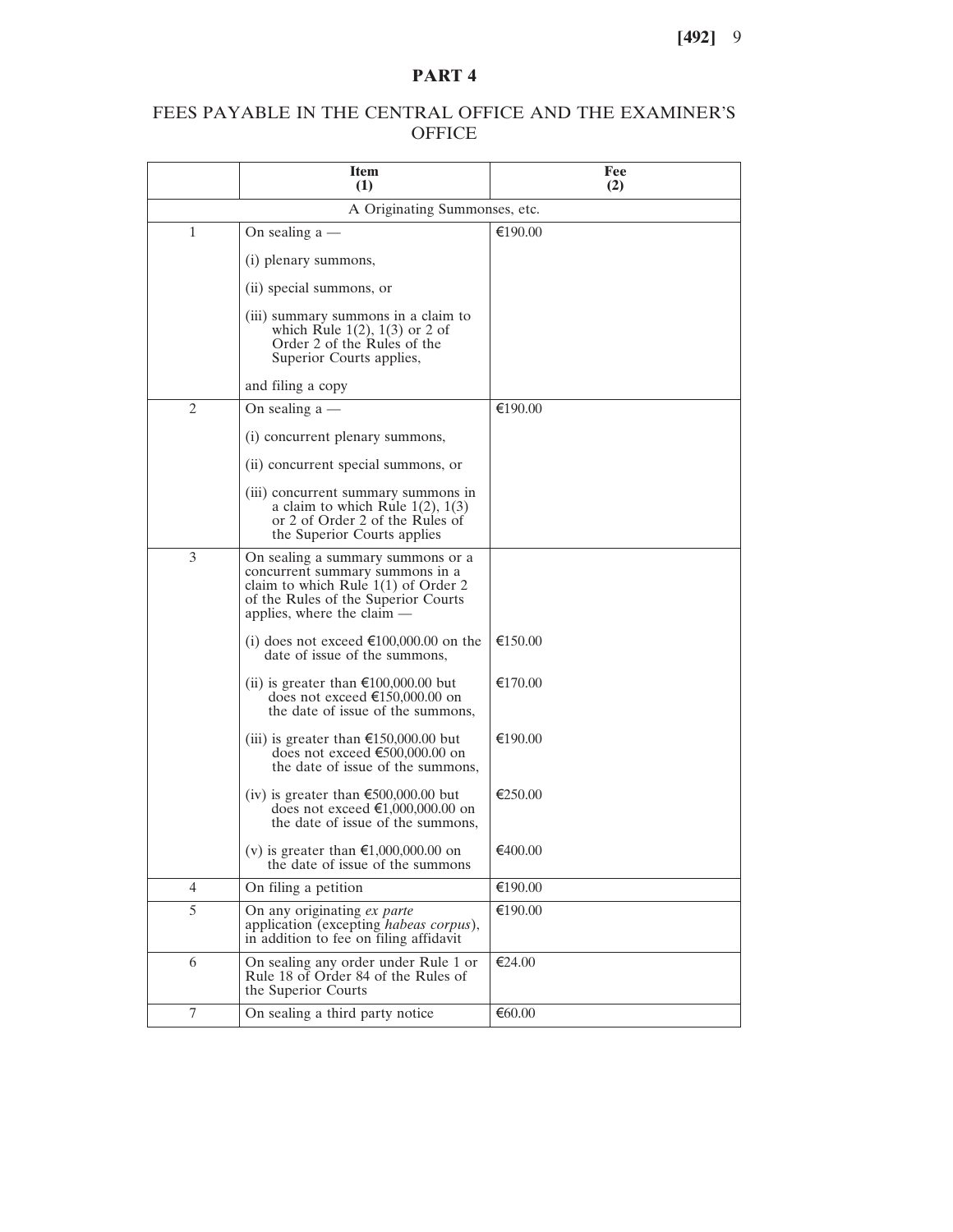|    | Item<br>(1)                                                                                                                                                | Fee<br>(2)                                                              |
|----|------------------------------------------------------------------------------------------------------------------------------------------------------------|-------------------------------------------------------------------------|
| 8  | On filing any originating notice of<br>motion (in addition to filing an<br>affidavit)                                                                      | €190.00                                                                 |
|    | <b>B</b> Appearances                                                                                                                                       |                                                                         |
| 9  | On entering an appearance                                                                                                                                  | €60.00                                                                  |
|    | C Affidavits, etc.                                                                                                                                         |                                                                         |
| 10 | On filing an affidavit                                                                                                                                     | €20.00                                                                  |
| 11 | On filing a script annexed to an<br>affidavit of scripts                                                                                                   | €20.00 (not to exceed, for any number<br>of scripts, $\epsilon$ 150.00) |
|    | D Notices of Motion, etc.                                                                                                                                  |                                                                         |
| 12 | On filing a notice of motion                                                                                                                               | €60.00                                                                  |
| 13 | On every $-$                                                                                                                                               | € $60.00$                                                               |
|    | $(i)$ <i>ex parte</i> application, or                                                                                                                      |                                                                         |
|    | (ii) other application                                                                                                                                     |                                                                         |
|    | to the court otherwise not specifically<br>provided for                                                                                                    |                                                                         |
| 14 | On filing a notice other than a notice<br>to which the items at reference<br>numbers 12, 15 and 16 of this column<br>relate                                | €60.00                                                                  |
| 15 | On filing a notice of appeal from the<br>Master                                                                                                            | €60.00                                                                  |
| 16 | On lodging a notice of appeal from<br>the Circuit Court to the High Court                                                                                  | €130.00                                                                 |
| 17 | (a) Subject to paragraph (b), on filing<br>a notice of motion for entry of<br>proceedings in the Commercial<br>List of the High Court                      | €5,000.00                                                               |
|    | (b) On filing a notice of motion in<br>the Commercial List of the High<br>Court in proceedings that were<br>entered in that list prior to 10<br>April 2012 | €60.00                                                                  |
|    | E Setting Down, etc.                                                                                                                                       |                                                                         |
| 18 | On setting down an action for trial                                                                                                                        | €250.00                                                                 |
| 19 | On filing or lodging a case stated                                                                                                                         | €70.00                                                                  |
|    | F Orders.                                                                                                                                                  |                                                                         |
| 20 | On every witness summons (i.e.<br>subpoena ad testificandum or duces<br>tecum)                                                                             | €20.00                                                                  |
| 21 | Commission to examine witness or<br>request in lieu of                                                                                                     | €20.00                                                                  |
| 22 | On entering judgment in the Central<br>Office in default of appearance or of<br>pleading (in addition to filing<br>affidavits)                             | €85.00                                                                  |
|    | G Certificates, etc.                                                                                                                                       |                                                                         |
| 23 | On a certificate of pleadings or<br>proceedings                                                                                                            | €15.00                                                                  |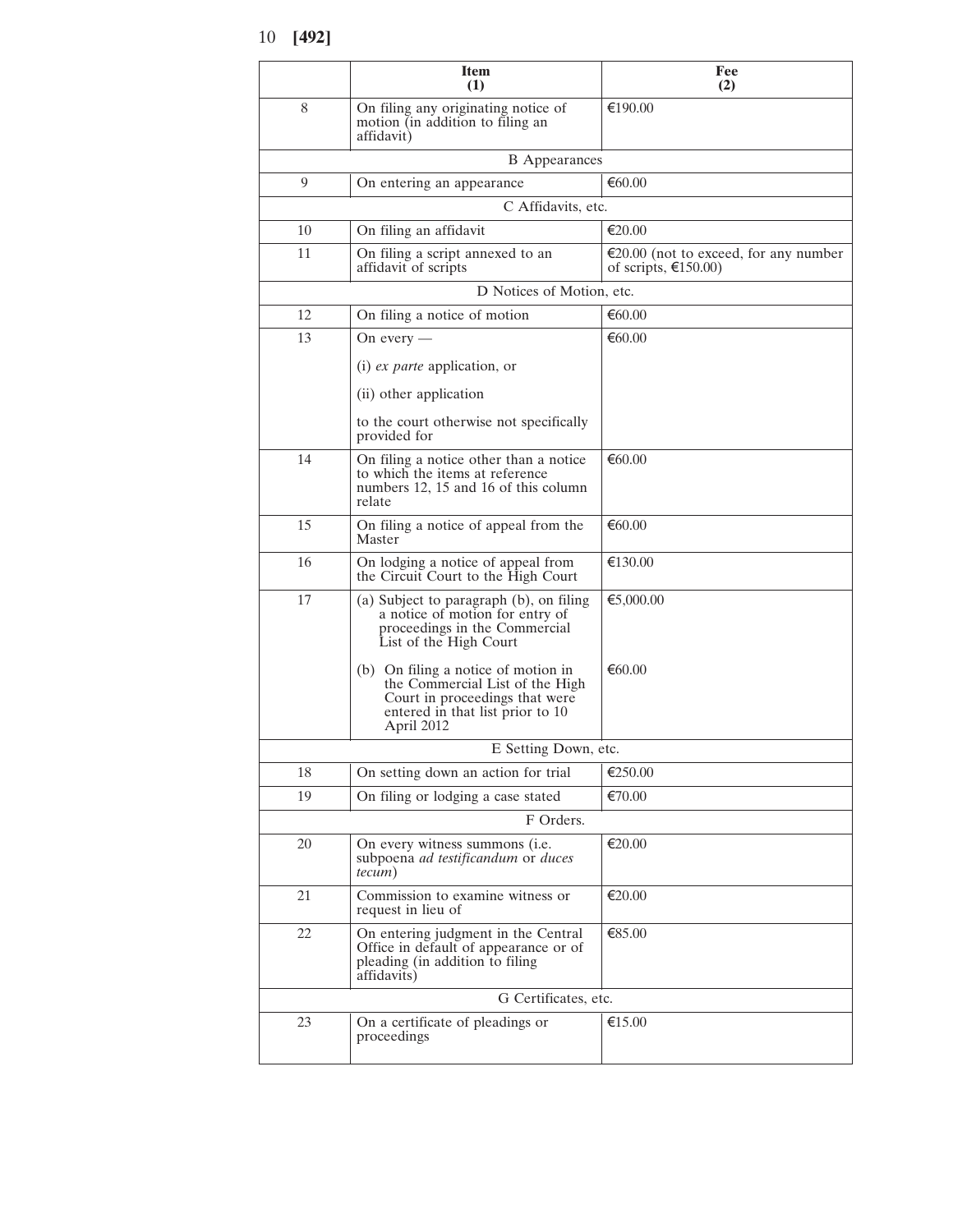|    | <b>Item</b><br>(1)                                                                                                                                                                                                                                                                                                                                                  | Fee<br>(2)                                                                                                                                                                                                                                                                                                                                                             |
|----|---------------------------------------------------------------------------------------------------------------------------------------------------------------------------------------------------------------------------------------------------------------------------------------------------------------------------------------------------------------------|------------------------------------------------------------------------------------------------------------------------------------------------------------------------------------------------------------------------------------------------------------------------------------------------------------------------------------------------------------------------|
| 24 | On a certificate under Order 36, Rule<br>39, of the Rules of the Superior<br>Courts                                                                                                                                                                                                                                                                                 | $\epsilon$ 25.00                                                                                                                                                                                                                                                                                                                                                       |
| 25 | On a sale under an order of the Court<br>ot<br>(a) any lands or hereditaments, or<br>(b) any business (including the<br>goodwill thereof), or<br>(c) any chattels, confirmed or<br>approved by order or certificate:<br>for every $\epsilon$ 100.00 of the price                                                                                                    | €2.50<br>(Note: If for any reason after payment<br>of this fee the sale is not completed<br>and the property is subsequently sold<br>to another purchaser, credit is to be<br>given for the fee already paid on the<br>abortive sale against the fee payable<br>on the completed sale; but in no case<br>is any of the fee paid on the abortive<br>sale to be re-paid) |
| 26 | On taking account of moneys received<br>by a person liable to account for same<br>— for every $\epsilon$ 100.00 of the amount<br>received or, in the case of a company<br>being wound up by the Court, for<br>every $\epsilon$ 100.00 of the moneys received<br>by the Liquidator in realisation of the<br>assets of the company                                    | €4.00                                                                                                                                                                                                                                                                                                                                                                  |
| 27 | On taking an account of moneys due<br>to any person (other than moneys due<br>to any person by a company or society<br>being wound up by the Court) $-$ for<br>every $\epsilon$ 100.00 of the amount found                                                                                                                                                          | $\epsilon$ 2.50                                                                                                                                                                                                                                                                                                                                                        |
| 28 | On an inquiry to ascertain the person<br>or persons interested in any property<br>or entitled thereto as next-of-kin or<br>heir-at-law or otherwise—<br>(a) in all cases, save those set out in<br>paragraph (b), for every $\epsilon$ 100.00 of<br>the value of the property<br>(b) on an enquiry to ascertain the<br>next-of-kin or heir-at-law of any<br>person- | $\epsilon$ 2.50                                                                                                                                                                                                                                                                                                                                                        |
|    | (i) where such person is an<br>ancestor of such next-of-kin or<br>heir-at-law, or where the<br>common ancestor is a parent<br>(ii) where the common ancestor is                                                                                                                                                                                                     | €17.00<br>€30.00                                                                                                                                                                                                                                                                                                                                                       |
|    | a grand-parent<br>(iii) where the common ancestor<br>is a great-grandparent or a<br>more remote ancestor                                                                                                                                                                                                                                                            | €55.00                                                                                                                                                                                                                                                                                                                                                                 |
| 29 | On ascertaining pursuant to an order-<br>(a) the outstanding estate of a<br>deceased person,<br>(b) any property subject to a trust,<br>mortgage or charge, or<br>(c) any partnership assets,<br>- for every $\epsilon$ 100.00 of the amount of<br>value thereof                                                                                                    | €2.50<br>(only one fee shall be chargeable in<br>respect of any particular property or<br>moneys in respect of the items at<br>reference numbers 26 to 29 inclusive)                                                                                                                                                                                                   |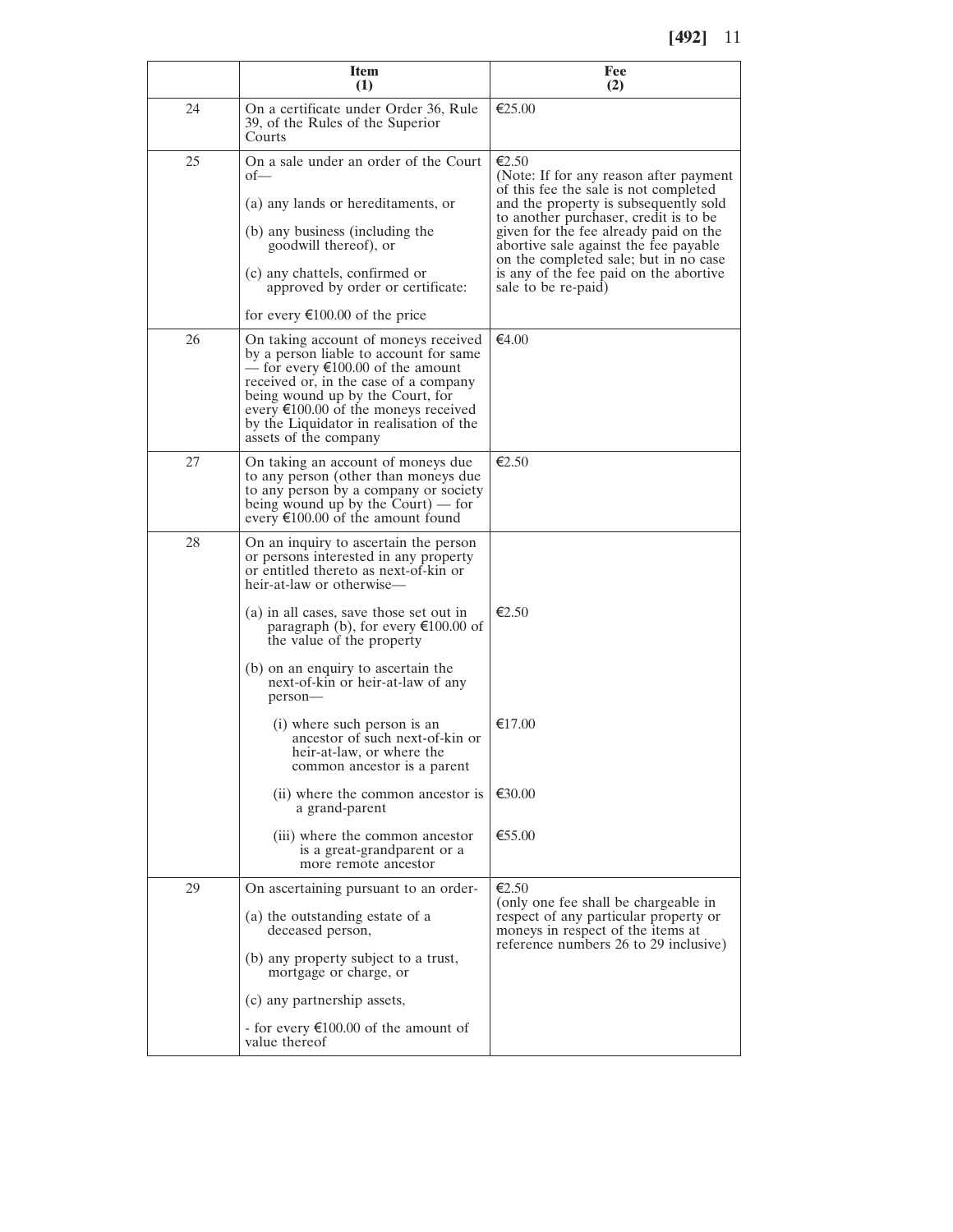|    | <b>Item</b><br>(1)                                                                                                                                                                                                                                                   | Fee<br>(2)                                                                        |
|----|----------------------------------------------------------------------------------------------------------------------------------------------------------------------------------------------------------------------------------------------------------------------|-----------------------------------------------------------------------------------|
|    | (The amount on which this fee is<br>payable shall not include any<br>outstanding debt believed to be bad<br>or irrecoverable, but shall include all<br>sums paid after the commencement of<br>the proceedings to creditors or to<br>persons beneficially interested) |                                                                                   |
| 30 | On settling-                                                                                                                                                                                                                                                         |                                                                                   |
|    | (a) a scheme for the management of a<br>charity, or a scheme where the<br>amount involved does not exceed<br>€1,500.00,                                                                                                                                              | €75.00                                                                            |
|    | (b) any other scheme                                                                                                                                                                                                                                                 | €130.00                                                                           |
| 31 | On signing, settling or approving-                                                                                                                                                                                                                                   |                                                                                   |
|    | (a) any advertisement, or authority for<br>a broadcast announcement, for<br>any person entitled as next-of-kin,<br>heir-at-law or otherwise to share<br>in any property:                                                                                             |                                                                                   |
|    | (i) for the first advertisement or<br>authority signed in respect of<br>any person or persons                                                                                                                                                                        | €80.00                                                                            |
|    | (ii) for any subsequent<br>advertisement or authority<br>signed in respect of the person<br>or persons,                                                                                                                                                              | €55.00                                                                            |
|    | (b) any other advertisement                                                                                                                                                                                                                                          | €55.00                                                                            |
| 32 | On the examination of a witness-                                                                                                                                                                                                                                     |                                                                                   |
|    | (a) before an officer of the Court in<br>his or her office (otherwise than<br>for the purpose of any inquiry,<br>taxation of costs or other<br>proceedings before the officer) $-$<br>for each hour or part of an hour                                               | $\epsilon$ 20.00 and an amount equal to the<br>reasonable expenses of the officer |
|    | (b) by an officer of the Court away<br>from his or her office- for each<br>day or part of a day                                                                                                                                                                      | €75.00 and an amount equal to the<br>reasonable expenses of the officer           |
| 33 | On every application for an<br>endorsement of a certificate for<br>registration of a judgment mortgage in<br>the Property Registration Authority                                                                                                                     | €20.00                                                                            |
|    | H Searches and Inspections                                                                                                                                                                                                                                           |                                                                                   |
| 34 | On an application to inspect any<br>document filed or deposited in the<br>Central Office more than three years<br>before such application, unless<br>otherwise expressly provided for by<br>this Order                                                               | €15.00<br>(to be charged whether or not a copy<br>of the document is bespoken)    |
| 35 | On a memorandum for the<br>registration of-                                                                                                                                                                                                                          |                                                                                   |
|    | (a) a decree of the District Court                                                                                                                                                                                                                                   | $\epsilon$ 25.00                                                                  |
|    | (b) a judgment of the Circuit Court                                                                                                                                                                                                                                  | €25.00                                                                            |
|    | (c) a judgment of the High Court                                                                                                                                                                                                                                     | €25.00                                                                            |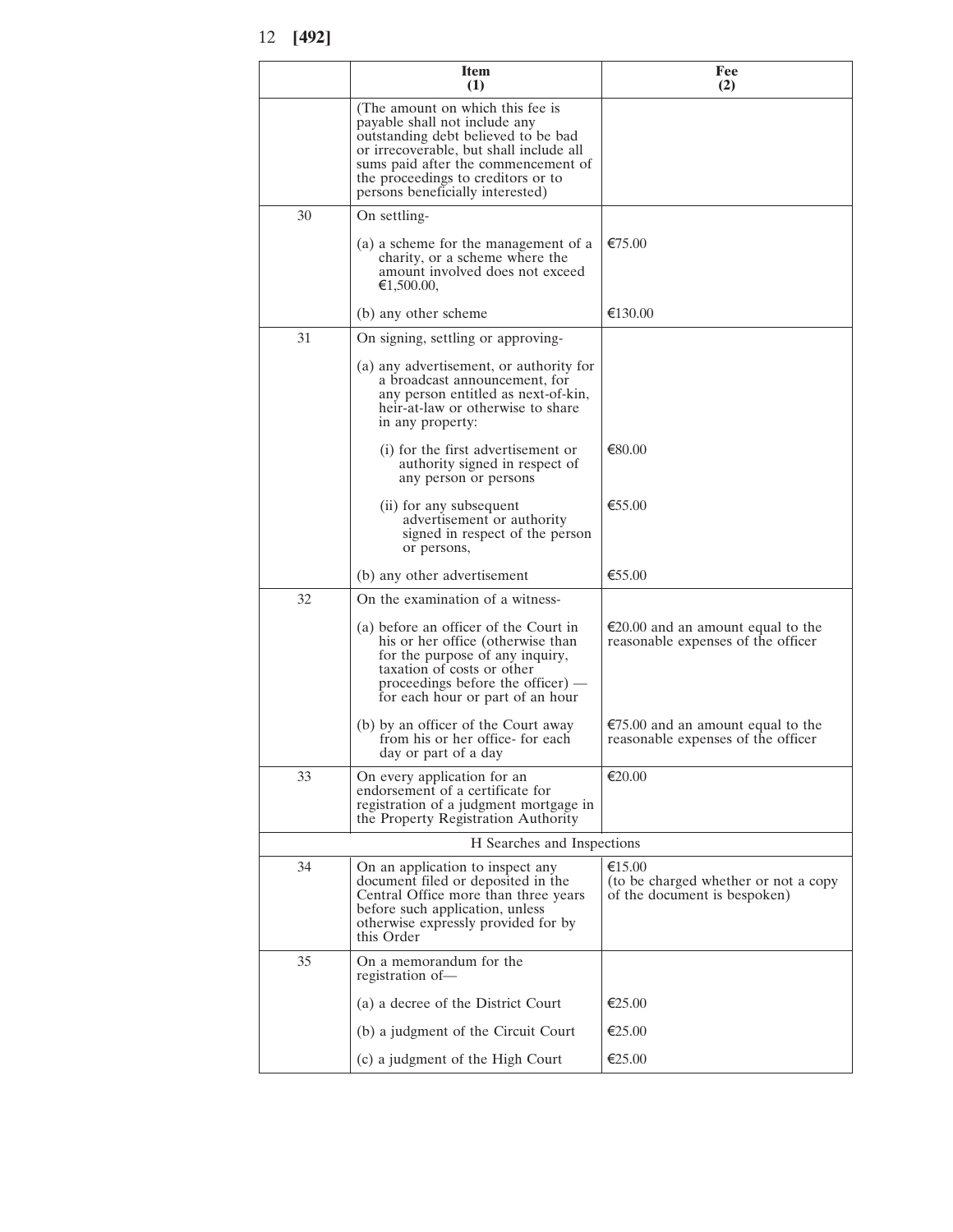**[492]** 13

|    | <b>Item</b><br>(1)                                                                                                                                                                                                                                                                                                                                                                                                                | Fee<br>(2)                                                                         |
|----|-----------------------------------------------------------------------------------------------------------------------------------------------------------------------------------------------------------------------------------------------------------------------------------------------------------------------------------------------------------------------------------------------------------------------------------|------------------------------------------------------------------------------------|
| 36 | On a memorandum for the re-entry of<br>a judgment, decree, order or rule<br>pursuant to the Judgments (Ireland)<br>Act 1844                                                                                                                                                                                                                                                                                                       | €25.00                                                                             |
| 37 | On a memorandum for the<br>registration of a <i>lis pendens</i> pursuant<br>to the said Act                                                                                                                                                                                                                                                                                                                                       | €25.00                                                                             |
| 38 | On a memorandum for the re-entry of<br>a <i>lis pendens</i> pursuant to the said Act                                                                                                                                                                                                                                                                                                                                              | $\epsilon$ 25.00                                                                   |
| 39 | On a requisition for liberty to search<br>pursuant to the said Act for each<br>person searched against                                                                                                                                                                                                                                                                                                                            | €25.00 (not to be charged if a<br>requisition for an official search is<br>lodged) |
| 40 | On a memorandum for registration of<br>the satisfaction or vacate of any<br>judgment, bond or recognizance,<br>decree, rule or order or for the re-<br>docketing of any bonds or<br>recognizances pursuant to the Land<br>Transfer (Ireland) Act 1848                                                                                                                                                                             | €25.00                                                                             |
| 41 | On a requisition for a search for<br>judgments or revivals entered up<br>before 15 July 1850, and for decrees,<br>rules, orders or civil bill decrees for<br>poor rates made before 15 July 1850,<br>and for <i>lites pendentes</i> registered<br>against any person and for<br>recognizances and bonds, judgments,<br>statutes, inquisitions and acceptances<br>of office registered or re-registered<br>against the same person | $\epsilon$ 25.00                                                                   |
| 42 | On a requisition for a search for<br>judgments, revivals, decrees, rules,<br>orders, <i>lites pendentes</i> , and civil bill<br>decrees for poor rates registered or<br>re-registered against any person and<br>for recognizances and bonds,<br>judgments, statutes, inquisitions and<br>acceptances of office registered or re-<br>registered against the same person                                                            | $\epsilon$ 25.00                                                                   |
| 43 | On a requisition for a duplicate of a<br>search pursuant to the Judgments<br>Registry (Ireland) Act 1871                                                                                                                                                                                                                                                                                                                          | €25.00                                                                             |
| 44 | On a memorandum of vacate of a lis<br>pendens                                                                                                                                                                                                                                                                                                                                                                                     | €25.00                                                                             |
|    | I Bills of Sale                                                                                                                                                                                                                                                                                                                                                                                                                   |                                                                                    |
| 45 | On filing a bill of sale                                                                                                                                                                                                                                                                                                                                                                                                          | €20.00                                                                             |
| 46 | For a search in the bills of sale index                                                                                                                                                                                                                                                                                                                                                                                           | €25.00<br>(to be charged whether or not a copy<br>of the document is bespoken)     |
| 47 | For inspecting any bill of sale                                                                                                                                                                                                                                                                                                                                                                                                   | €10.00<br>(to be charged whether or not a copy<br>of the document is bespoken)     |
|    | J Bonds, etc.                                                                                                                                                                                                                                                                                                                                                                                                                     |                                                                                    |
| 48 | On filing any recognizance or bond in<br>the Central Office and giving a<br>certificate thereof                                                                                                                                                                                                                                                                                                                                   | €20.00                                                                             |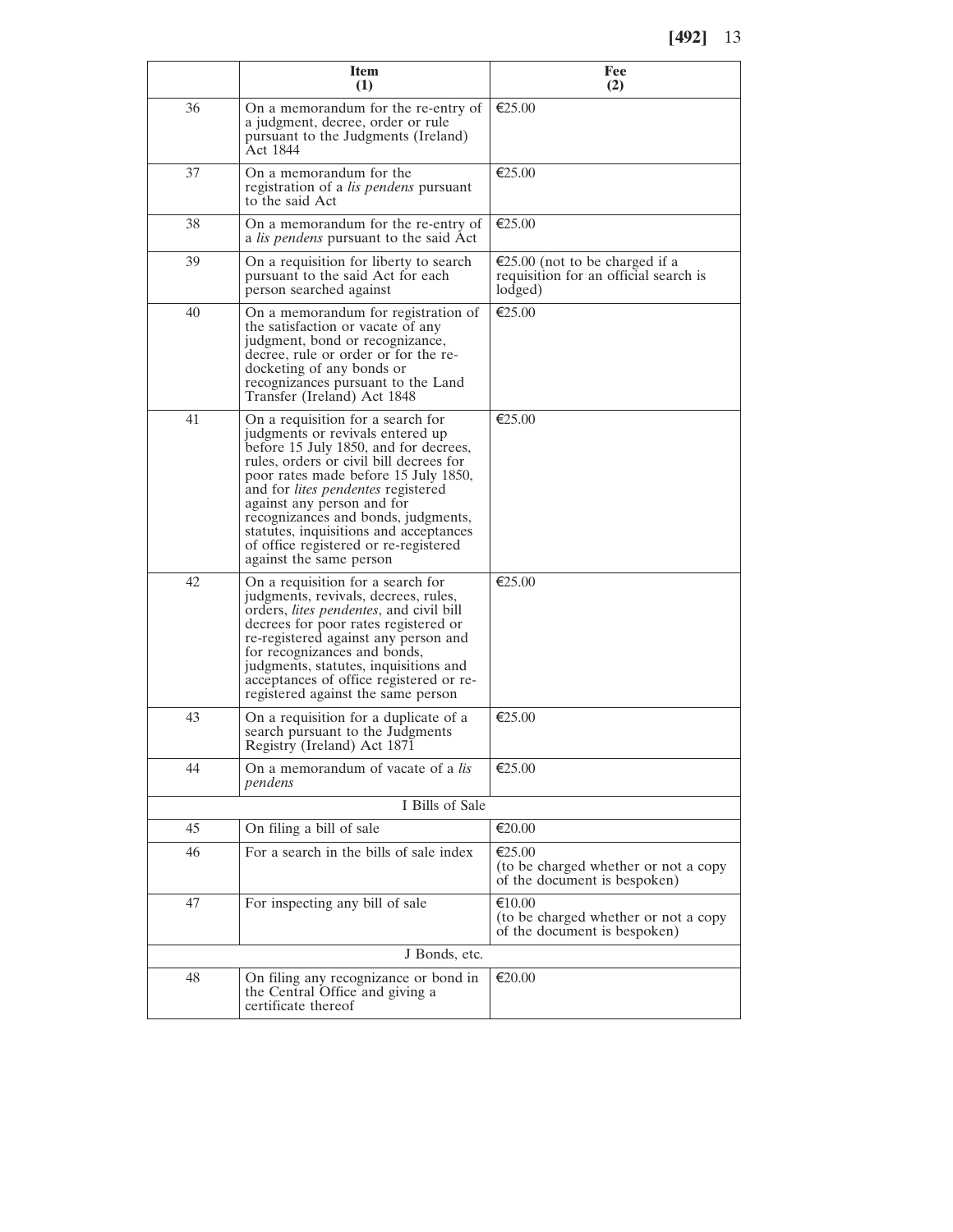|    | <b>Item</b><br>(1)                                                                                                                               | Fee<br>(2)                                                                                                                                                                                                                                                                                      |  |
|----|--------------------------------------------------------------------------------------------------------------------------------------------------|-------------------------------------------------------------------------------------------------------------------------------------------------------------------------------------------------------------------------------------------------------------------------------------------------|--|
|    | K Powers of Attorney                                                                                                                             |                                                                                                                                                                                                                                                                                                 |  |
| 49 | On depositing a power of attorney in<br>the Central Office pursuant to the<br>Conveyancing Act 1881                                              | $\epsilon$ 20.00                                                                                                                                                                                                                                                                                |  |
| 50 | For a search for a power of attorney<br>so deposited, and for inspecting the<br>same and the affidavit or other<br>documents deposited therewith | €25.00<br>(to be charged whether or not a copy<br>of the document is bespoken)                                                                                                                                                                                                                  |  |
|    | L Enrolment                                                                                                                                      |                                                                                                                                                                                                                                                                                                 |  |
| 51 | On enrolling any deed or document<br>- for each 10 folios or part of 10<br>folios                                                                | €60.00                                                                                                                                                                                                                                                                                          |  |
|    | M Admiralty                                                                                                                                      |                                                                                                                                                                                                                                                                                                 |  |
| 52 | On a certificate under Order 64, Rule<br>46, paragraph 9, of the Rules of the<br>Superior Courts                                                 | $\epsilon$ 55.00                                                                                                                                                                                                                                                                                |  |
| 53 | On issuing any instrument under<br>Order 64, Rule 56, of the Rules of the<br>Superior Courts                                                     | €55.00                                                                                                                                                                                                                                                                                          |  |
| 54 | On appointing and swearing<br>appraisers                                                                                                         | €55.00                                                                                                                                                                                                                                                                                          |  |
| 55 | On delivering up a ship or goods to a<br>purchaser                                                                                               | €80.00                                                                                                                                                                                                                                                                                          |  |
| 56 | On the sale of a ship or goods- for<br>every $\epsilon$ 100.00 or fraction of $\epsilon$ 100.00 of<br>the price                                  | €11.50                                                                                                                                                                                                                                                                                          |  |
| 57 | For attending the discharge of a cargo<br>or the removal of a ship or goods, per<br>day                                                          | €80.00                                                                                                                                                                                                                                                                                          |  |
| 58 | For retaining possession of a ship with<br>or without a cargo, or of a ship's<br>cargo without a ship, per day                                   | €10.00                                                                                                                                                                                                                                                                                          |  |
| 59 | For executing a warrant or<br>commission                                                                                                         | €55.00                                                                                                                                                                                                                                                                                          |  |
| 60 | For releasing a ship and cargo, or<br>either of them                                                                                             | €25.00 (and an amount equal to-                                                                                                                                                                                                                                                                 |  |
|    |                                                                                                                                                  | (a) the reasonable expenses per day of supplying a shipkeeper or<br>shipkeepers where such is or are<br>employed;<br>(b) the reasonable travelling and                                                                                                                                          |  |
|    |                                                                                                                                                  | subsistence expenses of the officer<br>for the time being exercising the<br>functions formerly exercised by<br>the Admiralty Marshal, if such<br>officer is required, for the purpose<br>of carrying out any of the above<br>duties, to travel more than five<br>miles from his or her office.) |  |
|    | N Bankruptcy                                                                                                                                     |                                                                                                                                                                                                                                                                                                 |  |
| 61 | On every <i>subpoena</i> or summons<br>(other than a bankruptcy summons)                                                                         | €20.00                                                                                                                                                                                                                                                                                          |  |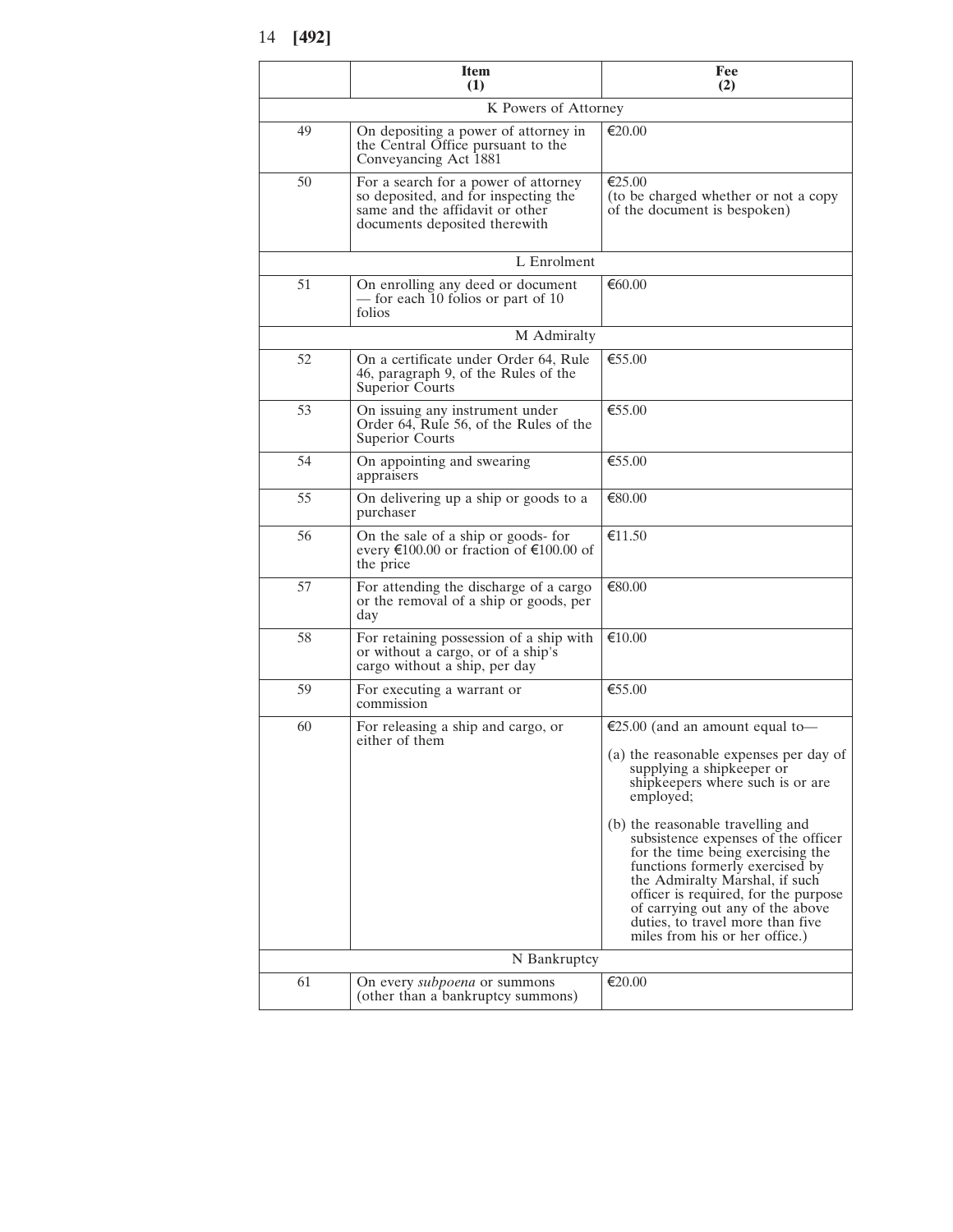|                                                                              | <b>Item</b><br>$\left(1\right)$                                                                                                                                                                                               | Fee<br>(2)       |
|------------------------------------------------------------------------------|-------------------------------------------------------------------------------------------------------------------------------------------------------------------------------------------------------------------------------|------------------|
| 62                                                                           | For a search by any person other than<br>the bankrupt, the arranging debtor,<br>the Official Assignee or the trustee in<br>the matter                                                                                         | $\epsilon$ 10.00 |
| 63                                                                           | On making a plain copy of any<br>document or form                                                                                                                                                                             | €15.00           |
| O Petitions, Applications and Appeals under the Solicitors Acts 1954 to 2011 |                                                                                                                                                                                                                               |                  |
| 64                                                                           | On lodging a notice of motion of<br>application or a notice or motion of<br>appeal under the Solicitors Acts 1954<br>to 2011 or on presenting a petition<br>under Part III of Order 53 of the<br>Rules of the Superior Courts | €190.00          |

# FEES PAYABLE IN THE ACCOUNTANT'S OFFICE

|               | <b>Item</b><br>(1)                                                                                                                                                                                                                                  | Fee<br>(2)                                         |
|---------------|-----------------------------------------------------------------------------------------------------------------------------------------------------------------------------------------------------------------------------------------------------|----------------------------------------------------|
| $\mathbf{1}$  | On a direction by the court or the<br>Accountant to pay or invest or place.<br>money on deposit or transfer stock or<br>shares, where the amount or value<br>exceeds €100 — for every €100 or part<br>thereof in excess of the first $\epsilon$ 100 | €1.15 (fee not to exceed €1,200.00 in<br>any case) |
| $\mathcal{L}$ | On a certificate of the amount and<br>description of funds to credit of any<br>account in the books of the<br>accountant                                                                                                                            | $\epsilon$ 20.00                                   |
| 3             | On a transcript of an account                                                                                                                                                                                                                       | $\epsilon$ 20.00                                   |
| 4             | On a request for lodgement of funds<br>in court without an order                                                                                                                                                                                    | $\epsilon$ 20.00                                   |
| 5             | On a request to the accountant for<br>payment of money out of court<br>without an order                                                                                                                                                             | €20.00                                             |
| 6             | On lodging a power of attorney                                                                                                                                                                                                                      | €20.00                                             |
| 7             | On a request for a certificate of the<br>lodgement of any funds in court                                                                                                                                                                            | €20.00                                             |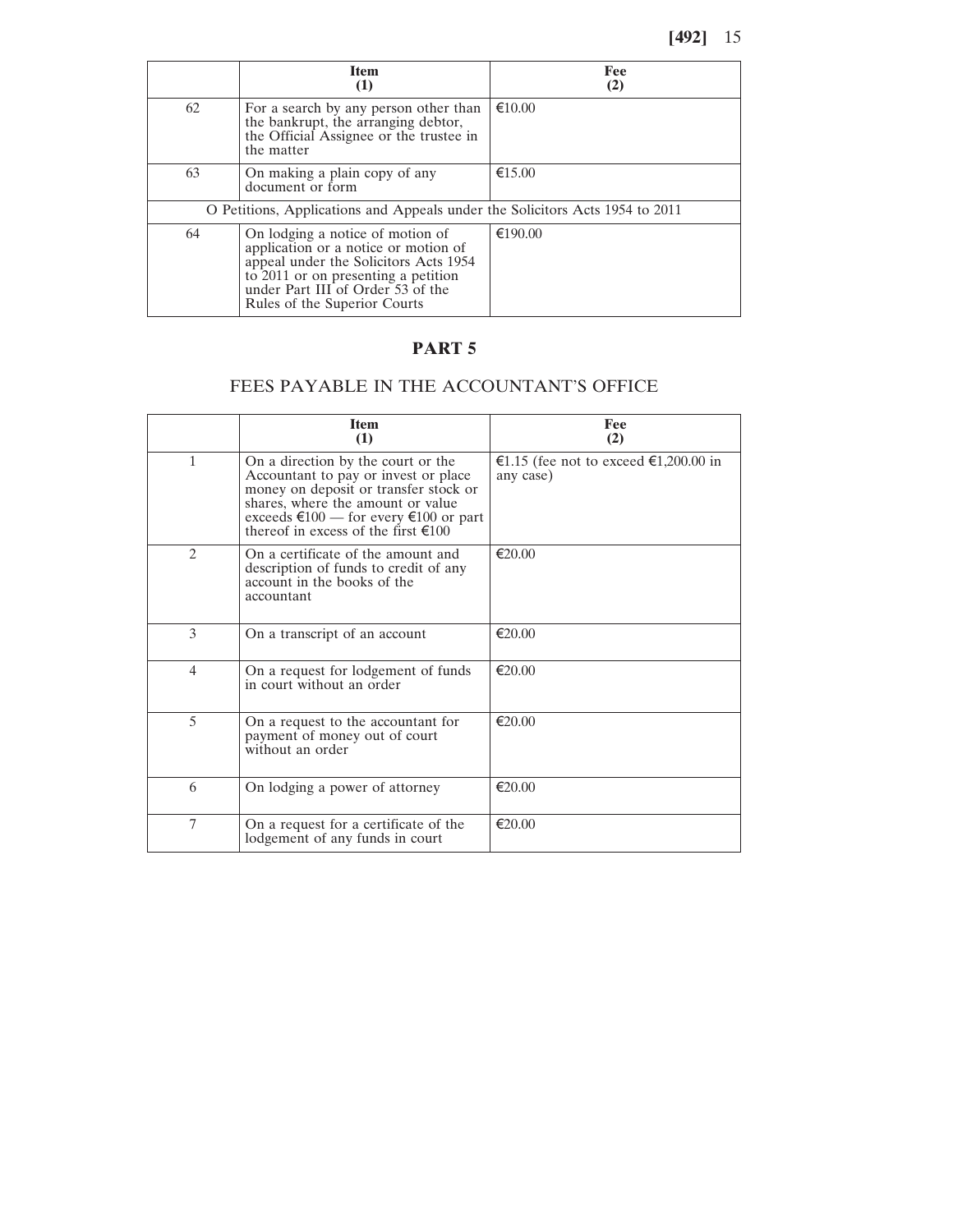## **PART 6**

## FEES PAYABLE IN THE TAXING-MASTERS' OFFICE

|                | <b>Item</b><br>(1)                                                                                                                                                                                                                                                                                                                             | Fee<br>(2)                                                                                             |
|----------------|------------------------------------------------------------------------------------------------------------------------------------------------------------------------------------------------------------------------------------------------------------------------------------------------------------------------------------------------|--------------------------------------------------------------------------------------------------------|
|                | A taxing-master may in any case<br>require the bill of costs to be stamped<br>before taxation with the amount of fees<br>which would be payable if the bill were<br>allowed by him or her at the full<br>amount thereof, including, in cases<br>under the Solicitors (Ireland) Act 1849,<br>the fee payable in respect of the cash<br>account. |                                                                                                        |
| $\mathbf{1}$   | On a notice to tax, except on an ex<br><i>parte</i> taxation                                                                                                                                                                                                                                                                                   | €275.00                                                                                                |
| $\overline{2}$ | On the taking of a cash account<br>between the solicitor and his or her<br>client on a taxation under the<br>Solicitors (Ireland) Act 1849 or<br>$otherwise -$<br>for every $\epsilon$ 100.00 or fraction of<br>$\epsilon$ 100.00 of the amounts found to have<br>been received and paid                                                       | €1.00                                                                                                  |
| 3              | On the taxation of a bill of costs-<br>for every full $\epsilon$ 100.00 in the amount<br>allowed (including witnesses'<br>expenses)                                                                                                                                                                                                            | €8.00 (Credit is to be given for the fee<br>paid in respect of the item at<br>reference number 1above) |
| $\overline{4}$ | On the issue of a certificate of<br>taxation                                                                                                                                                                                                                                                                                                   | €68.00                                                                                                 |
| 5              | On carrying in objections to the<br>allowance or disallowance of any item<br>or items in a bill of costs                                                                                                                                                                                                                                       | € $68.00$                                                                                              |
| 6              | On a report of a taxing master as to<br>the grounds of his or her decision to<br>allow or disallow any item or items in<br>a bill of costs                                                                                                                                                                                                     | €24.00                                                                                                 |
| 7              | On a report of a taxing master as to<br>security for costs in a matrimonial<br>case                                                                                                                                                                                                                                                            | €24.00                                                                                                 |

## **PART 7**

### FEES PAYABLE IN THE OFFICE OF WARDS OF COURT

|                | <b>Item</b><br>(1)                                                                                          | Fee<br>(2) |
|----------------|-------------------------------------------------------------------------------------------------------------|------------|
|                | On every declaration order under<br>section 68 or section 70 of the Lunacy<br>Regulation (Ireland) Act 1871 | €60.00     |
| $\mathfrak{D}$ | On every declaration order under<br>section 12 or section 15 of the said<br>Act                             | € $60.00$  |
| 3              | On every order taking a person into<br>wardship as a minor                                                  | €60.00     |
| 4              | On every discharge and dismissal<br>order                                                                   | €60.00     |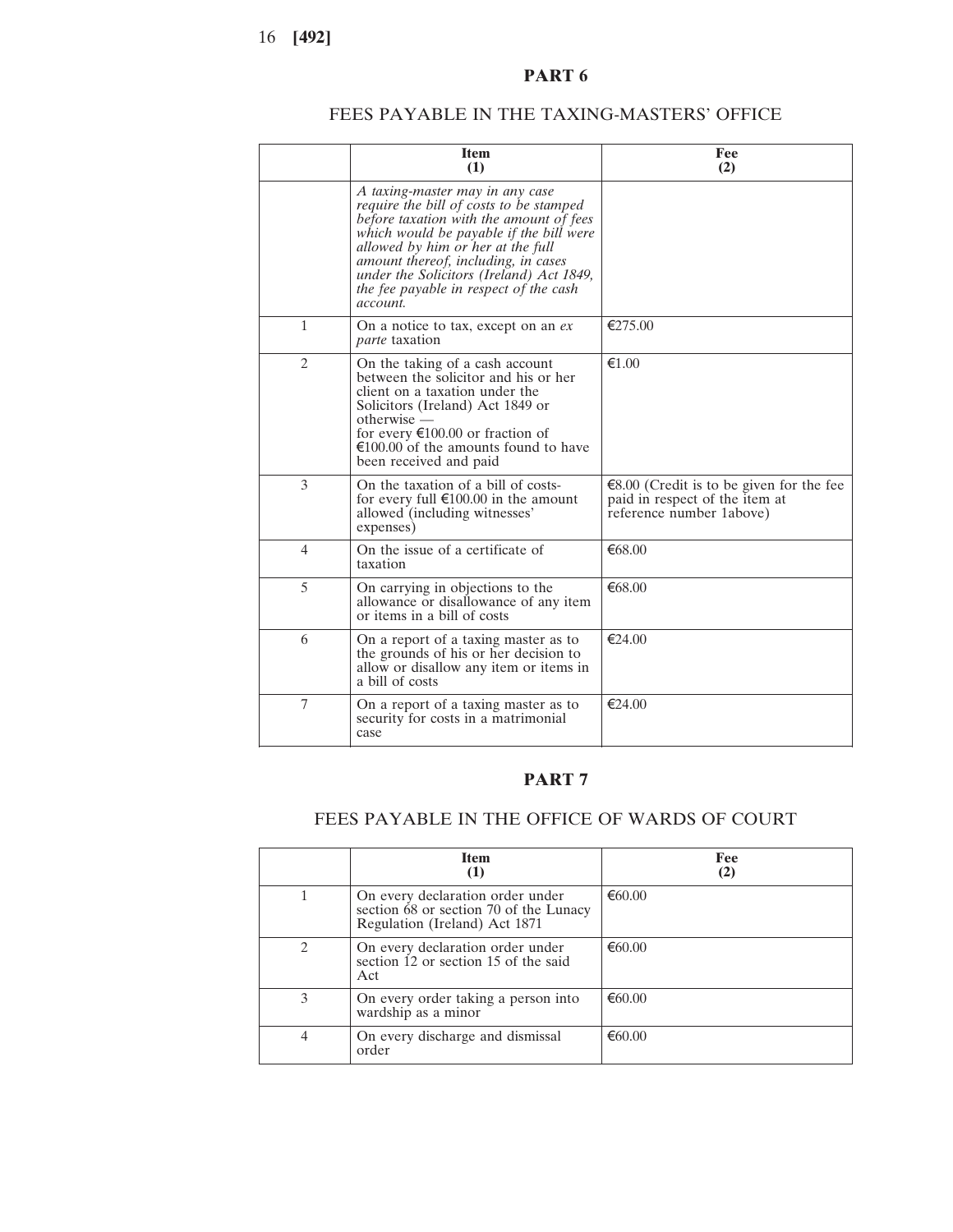|    | <b>Item</b><br>(1)                                                                                                                                | Fee<br>(2)                           |
|----|---------------------------------------------------------------------------------------------------------------------------------------------------|--------------------------------------|
| 5  | On every order for the purchase or<br>sale of property                                                                                            | € $60.00$                            |
| 6  | On every order authorising building<br>projects such as construction of houses<br>and extensions                                                  | € $60.00$                            |
| 7  | On every order authorising the<br>Accountant of the Courts of Justice to<br>make a recurring payment                                              | €60.00                               |
| 8  | Every certificate of enduring power of<br>attorney                                                                                                | € $60.00$                            |
| 9  | On measuring a bill of costs and<br>certifying the amount thereof- for<br>every $\epsilon$ 20.00 or part thereof allowed                          | €1.50                                |
| 10 | For taking and certifying the result of<br>an account-<br>for each $\epsilon$ 200 found to have been<br>received without deducting any<br>payment | €1.50 (but fee not to exceed €50.00) |
| 11 | On exemplifying any copy of an order                                                                                                              | €15.00                               |
| 12 | For making an attested copy of a<br>document (other than a first copy of<br>an order)                                                             | €15.00                               |

## FEES PAYABLE IN THE PROBATE OFFICE AND DISTRICT PROBATE REGISTRIES

|                             | <b>Item</b><br>(1)                                                                                                                               | Fee<br>(2)       |
|-----------------------------|--------------------------------------------------------------------------------------------------------------------------------------------------|------------------|
| 1                           | For every order of a Probate Officer,<br><b>Assistant Probate Officer or District</b><br>Probate Registrar                                       | $\epsilon$ 25.00 |
| $\mathcal{D}_{\mathcal{L}}$ | For every certificate signed by a judge<br>as to the authority of any person to<br>act in a specified capacity or for any<br>similar certificate | $\epsilon$ 25.00 |
| 3                           | For every notice of application not<br>filed at time of lodgement of full set<br>of papers of application of grant                               | €20.00           |
| 4                           | For every consent to withdrawal of<br>caveats, warnings, etc.                                                                                    | $\epsilon$ 25.00 |
| 5                           | For filing any other document (except)<br>those filed at time of lodgement of<br>full set of papers) of application for a<br>grant               | €15.00           |
| 6                           | For every notice of change of solicitor                                                                                                          | $\epsilon$ 25.00 |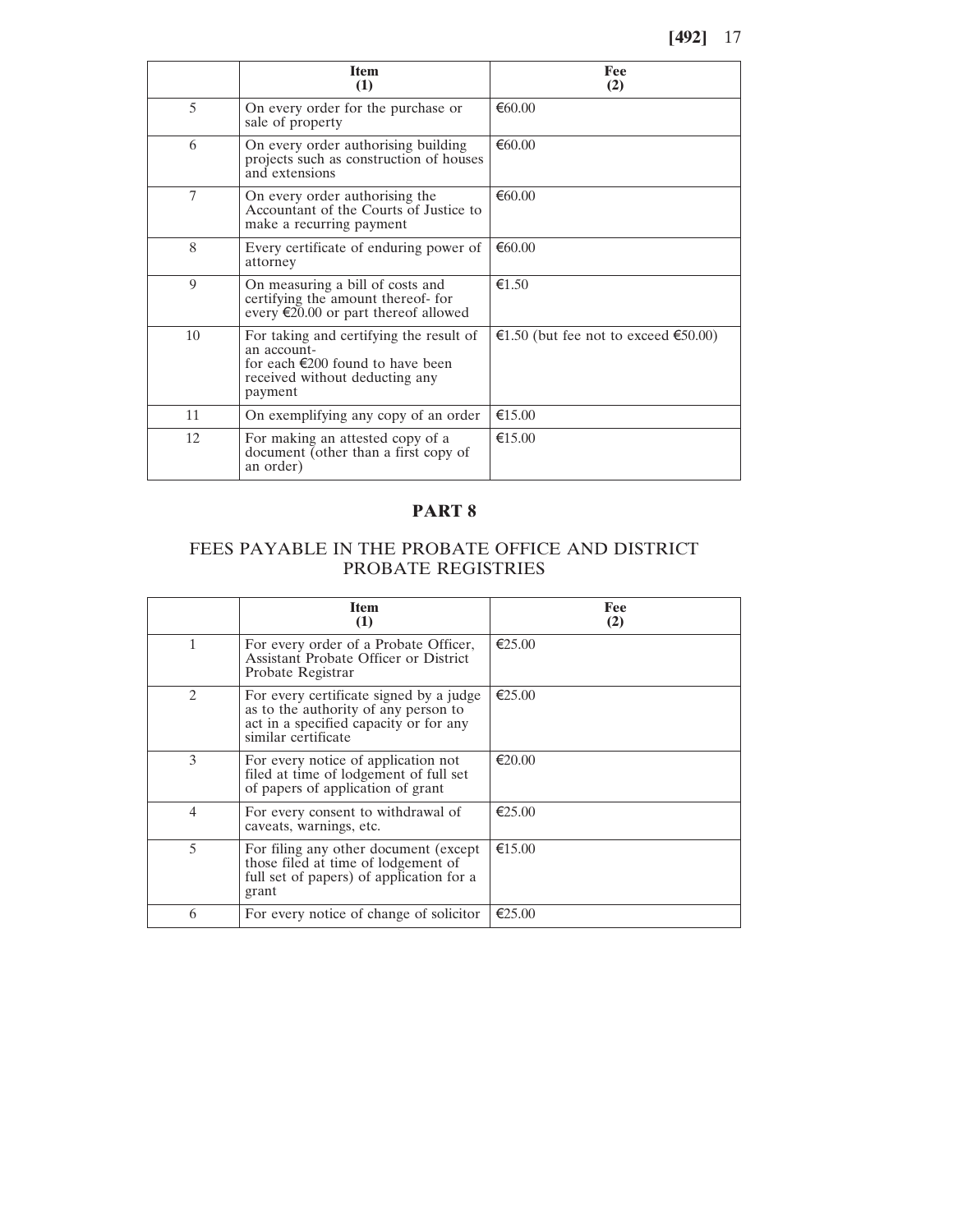|        | <b>Item</b><br>(1)                                                                                                                         | Fee<br>(2) |
|--------|--------------------------------------------------------------------------------------------------------------------------------------------|------------|
| $\tau$ | On the submission to the Probate<br>Office or the District Probate Registry<br>of an application for a primary grant<br>of representation- |            |
|        | (a) where the net value of the estate<br>does not exceed                                                                                   |            |
|        | €75,000.00                                                                                                                                 | €100.00    |
|        | €87,500.00                                                                                                                                 | €110.00    |
|        | €100,000.00                                                                                                                                | €120.00    |
|        | €112,500.00                                                                                                                                | €125.00    |
|        | €125,000.00                                                                                                                                | €135.00    |
|        | (b) where the net value of the estate<br>exceeds $\text{£}125,000.00$ but does not<br>exceed €300,000.00—                                  |            |
|        | (i) for the first $£125,000.00,$                                                                                                           | €135.00    |
|        | and                                                                                                                                        |            |
|        | (ii) for every $\text{£}12,500.00$ or fraction<br>thereof by which the value<br>exceeds €125,000.00 a further fee<br>οf                    | €12.00     |
|        | (e.g.                                                                                                                                      |            |
|        | €137,500.00                                                                                                                                | €147.00    |
|        | €150,000.00                                                                                                                                | €159.00    |
|        | €162,500.00                                                                                                                                | €171.00    |
|        | €175,000.00                                                                                                                                | €183.00    |
|        | €187,500.00                                                                                                                                | €195.00    |
|        | €200,000.00                                                                                                                                | €207.00    |
|        | €212,500.00                                                                                                                                | €219.00    |
|        | €225,000.00                                                                                                                                | €231.00    |
|        | €237,500.00                                                                                                                                | €243.00    |
|        | €250,000.00                                                                                                                                | €255.00    |
|        | €262,500.00                                                                                                                                | €267.00    |
|        | €275,000.00                                                                                                                                | €279.00    |
|        | €287,500.00                                                                                                                                | €291.00    |
|        | €300,000.00)                                                                                                                               | €303.00)   |
|        | (c) where the net value of the estate<br>exceeds €300,000.00 -                                                                             |            |
|        | (i) for the first €300,000.00,                                                                                                             | €303.00    |
|        |                                                                                                                                            |            |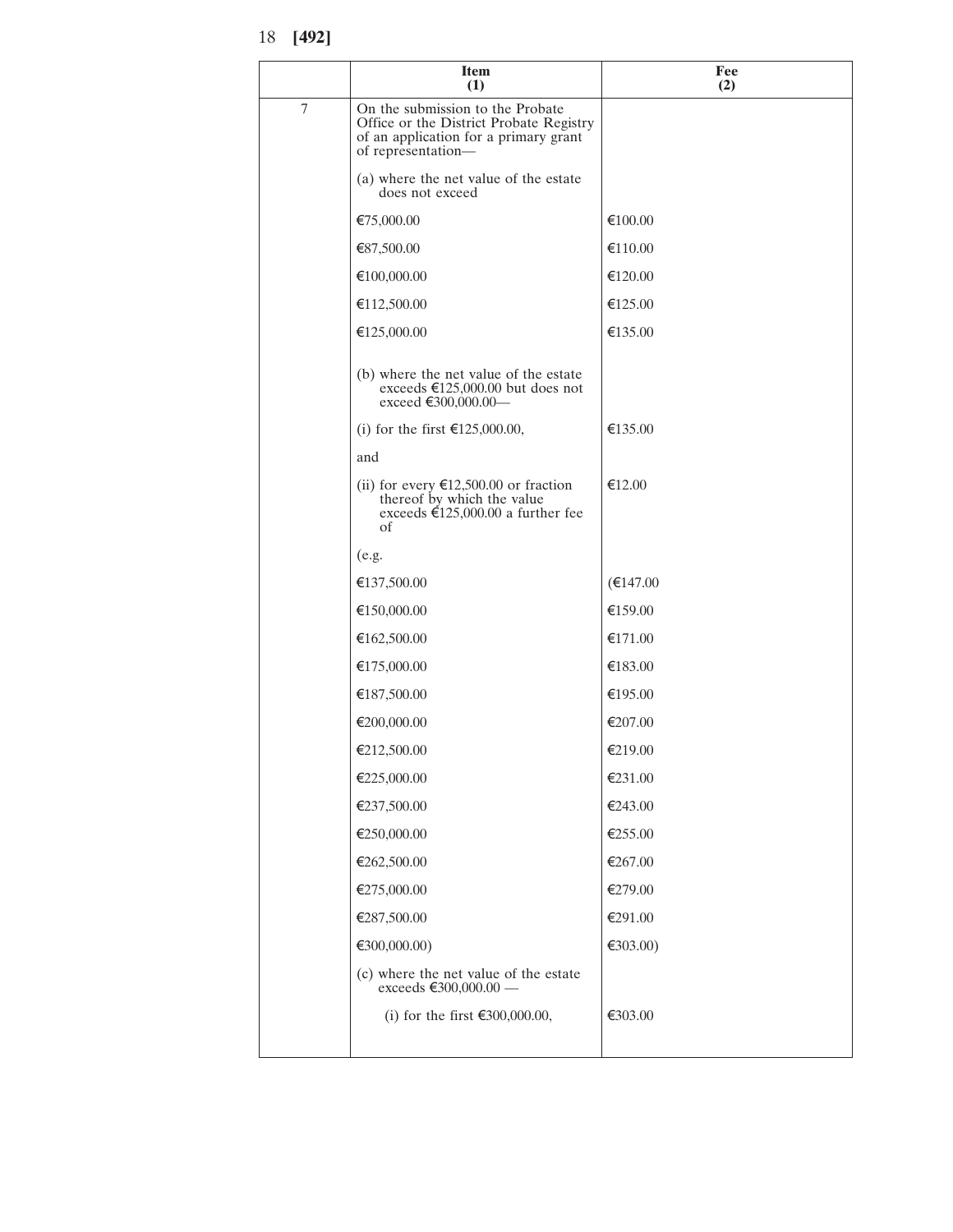|    | <b>Item</b><br>(1)                                                                                                                                         | Fee<br>(2)                                                                                                                                                                                                                                                                           |
|----|------------------------------------------------------------------------------------------------------------------------------------------------------------|--------------------------------------------------------------------------------------------------------------------------------------------------------------------------------------------------------------------------------------------------------------------------------------|
|    | and<br>(ii) for every €31,250.00 or<br>fraction thereof by which the<br>value exceeds €300,000.00 a<br>further fee of                                      | €12.00                                                                                                                                                                                                                                                                               |
|    | (e.g.                                                                                                                                                      |                                                                                                                                                                                                                                                                                      |
|    | €331,250.00                                                                                                                                                | €315.00                                                                                                                                                                                                                                                                              |
|    | €362,500.00)                                                                                                                                               | €327.00)                                                                                                                                                                                                                                                                             |
| 8  | For every double, cessate,<br>unadministered or duplicate grant of<br>representation                                                                       | €120.00                                                                                                                                                                                                                                                                              |
| 9  | On every occasion on which an<br>application for a grant of<br>representation is re-submitted to the<br>Probate Office or the District Probate<br>Registry | €40.00                                                                                                                                                                                                                                                                               |
| 10 | Where any grant is sought by personal<br>application                                                                                                       | The total fee payable (inclusive of the<br>court fee) shall be double the<br>appropriate amount that would be<br>chargeable under the item at<br>reference number $7$ or $8$ of column $(1)$<br>of this Part, as applicable, were the<br>grant not sought by personal<br>application |
| 11 | For every affidavit not filed at the<br>time of lodgement of a full set of<br>application papers for a grant                                               | €20.00                                                                                                                                                                                                                                                                               |
| 12 | For lodging or re-entering any motion<br>paper, whether <i>ex parte</i> or on notice                                                                       | €40.00                                                                                                                                                                                                                                                                               |
| 13 | For every first copy of a court order<br>or side bar order                                                                                                 | €20.00 (This fee shall not be<br>chargeable where the order is made in<br>chambers pursuant to section 36 of<br>the Succession Act 1965 and the copy<br>is bespoken by the intended grantee<br>or his or her solicitor)                                                              |
| 14 | On lodgement of a corrective affidavit                                                                                                                     | The correct fee under the item at<br>reference number 7 or 10 of column<br>(1) of this Part as appropriate less the<br>amount of the fee previously charged<br>subject to a minimum fee of $\epsilon$ 30                                                                             |
| 15 | For the entry of any caveat                                                                                                                                | €50.00                                                                                                                                                                                                                                                                               |
| 16 | For filing any warning, citation or<br>subpoena or any appearance to any<br>warning, citation or subpoena                                                  | €25.00                                                                                                                                                                                                                                                                               |
| 17 | For the withdrawal of any caveat                                                                                                                           | €20.00                                                                                                                                                                                                                                                                               |
| 18 | For the withdrawal of any application                                                                                                                      | €20.00                                                                                                                                                                                                                                                                               |
| 19 | For settling any advertisement in<br>connection with a citation or<br>otherwise                                                                            | €15.00                                                                                                                                                                                                                                                                               |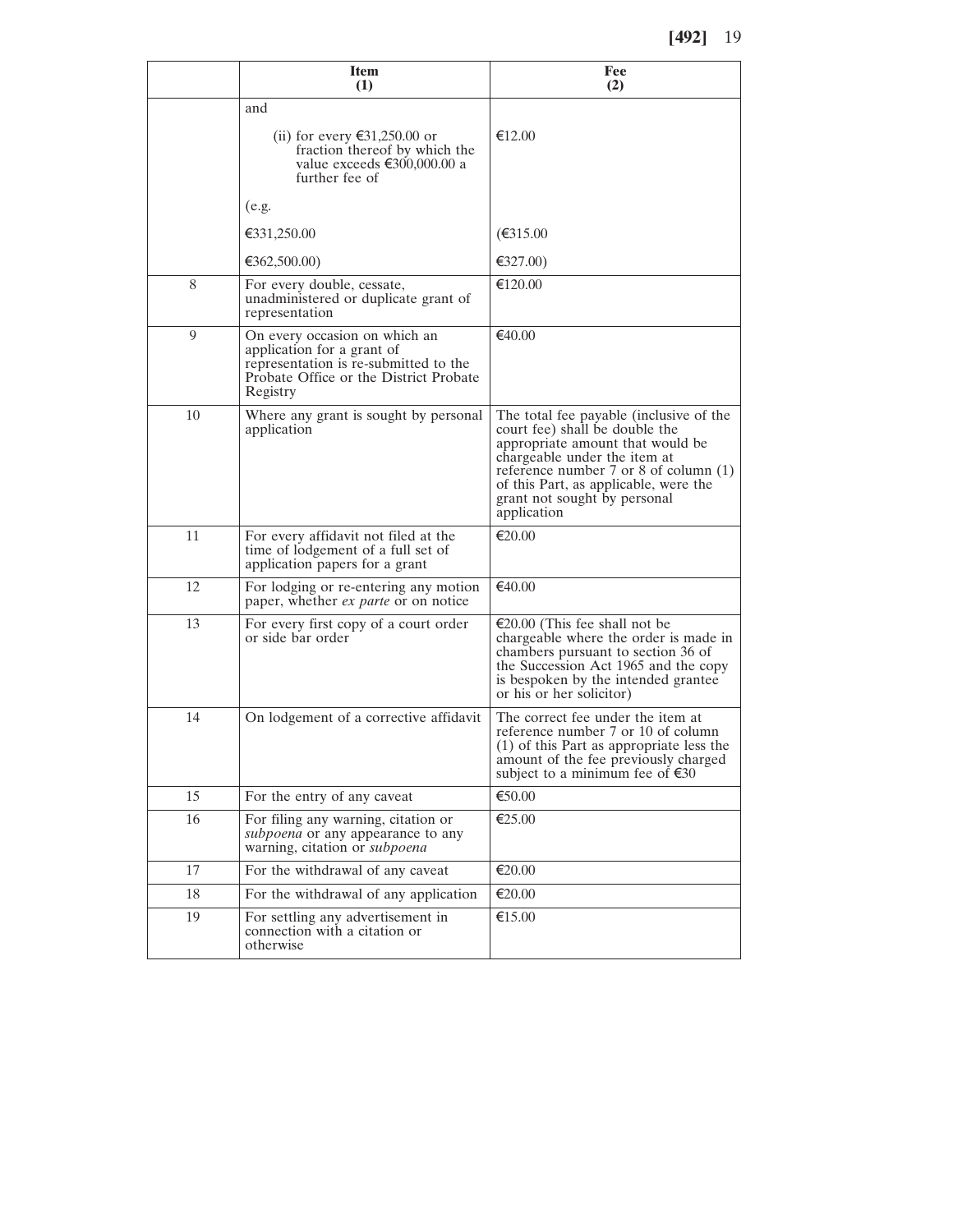<sup>20</sup> **[492]**

|    | <b>Item</b><br>(1)                                                                                                                                                                                                                                                     | Fee<br>(2)       |
|----|------------------------------------------------------------------------------------------------------------------------------------------------------------------------------------------------------------------------------------------------------------------------|------------------|
| 20 | For every search made by an<br>applicant for a will or for any record<br>of a grant or any other document filed<br>in the Probate Office or in a District<br>Probate Registry, including the<br>inspection of any original will or<br>codicil or any record of a grant | $\epsilon$ 10.00 |
| 21 | For every similar search made by an<br>Officer of the Probate Office or of a<br>District Probate Registry for which<br>the officer is requested to search                                                                                                              | €15.00           |
| 22 | For all searches made on any one day<br>by the representative of a newspaper<br>or group of newspapers (The<br>representative must state on the<br>search docket his or her name and<br>that of the newspaper or group of<br>newspapers which he or she<br>represents) | €100.00          |
| 23 | For any official copy of any will, grant<br>or other document (other than an<br>inland revenue affidavit)                                                                                                                                                              | €10.00           |
| 24 | For a sealed and certified copy will or<br>grant                                                                                                                                                                                                                       | €15.00           |
| 25 | For a sealed and certified copy will<br>and grant bespoken at the same time                                                                                                                                                                                            | €20.00           |
| 26 | For making an attested copy of an<br>inland revenue affidavit                                                                                                                                                                                                          | €15.00           |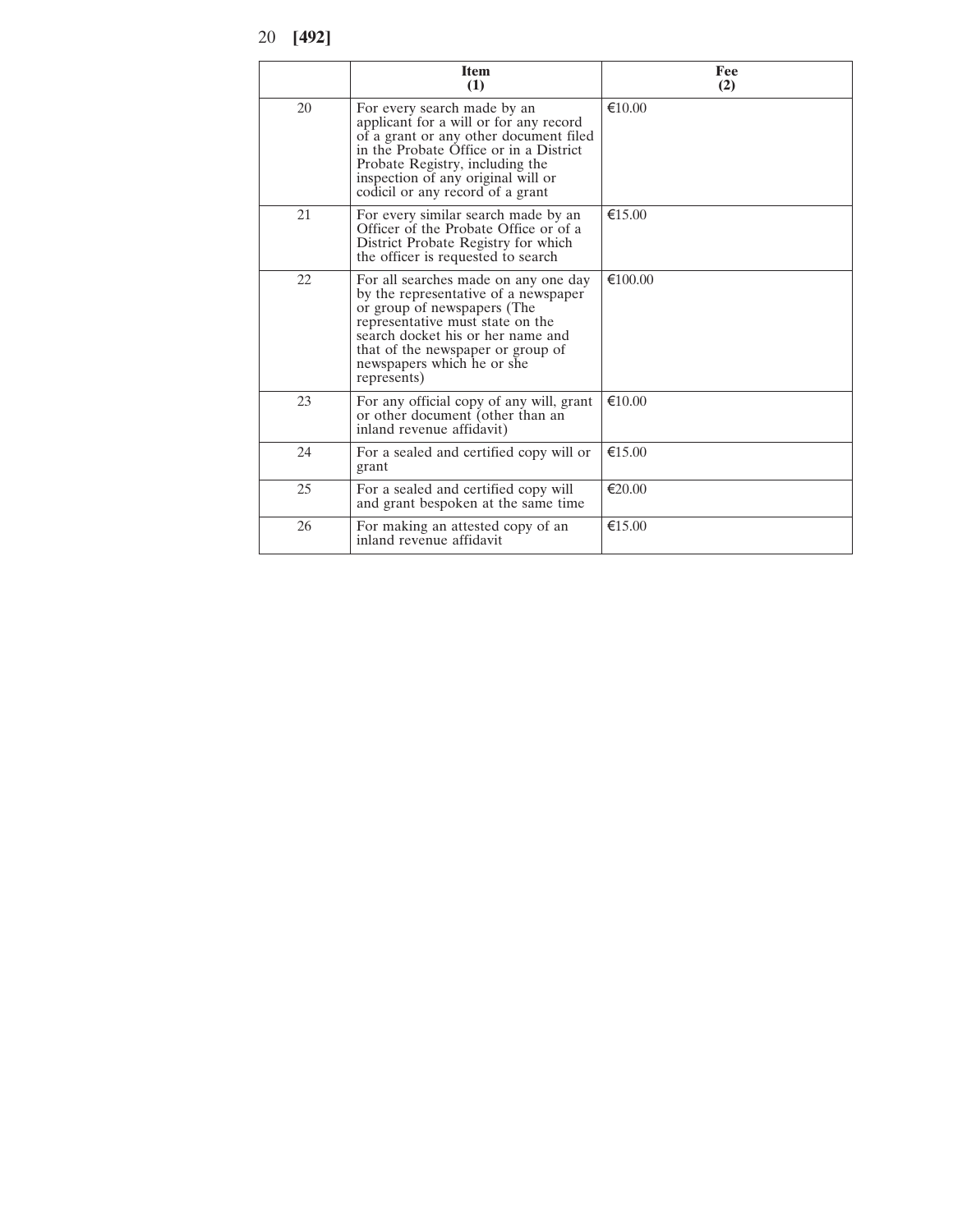#### **SCHEDULE 2**

## PERCENTAGES PAYABLE IN THE OFFICE OF THE WARDS OF COURT

#### PART 1

#### LUNACY PERCENTAGES

1. In this Part "clear annual income" does not include the following payments:

- (*a*) unemployment assistance;
- (*b*) old age (non-contributory) pension;
- (*c*) widow's (non-contributory) pension;
- (*d*) widower's (non-contributory) pension;
- (*e*) deserted wife's allowance;
- (*f*) prisoner's wife's allowance;
- (*g*) one-parent family payment;
- (*h*) blind pension.

2. Subject to paragraph 3, a percentage on the clear annual income of each ward of court found to be of unsound mind and whose clear annual income is not less than €900 shall be payable according to the following rates:

- (*a*) where the clear annual income is not less than  $\epsilon$ 900 but is less than  $\epsilon$ 2,250, 2.5 per cent of the clear annual income;
- (*b*) where the clear annual income is not less than  $\epsilon$ 2,250 but is less than  $\epsilon$ 4,500, 3 per cent of the clear annual income;
- (*c*) where the clear annual income is not less than  $\epsilon$ 4,500, 4 per cent of the clear annual income, subject to a maximum payment of  $\epsilon$ 750.

3. Any fractional part of  $\epsilon$ 1.00 in the amount of a percentage shall be disregarded and shall not be levied or paid.

#### PART 2

#### MINOR PERCENTAGES

1. A percentage on the clear annual income of each minor taken into the wardship of the High Court shall be payable at the same rates as apply to the incomes of wards of court who are of unsound mind, save that the percentage shall be charged only on that part of the clear annual income that exceeds  $\epsilon$ 900.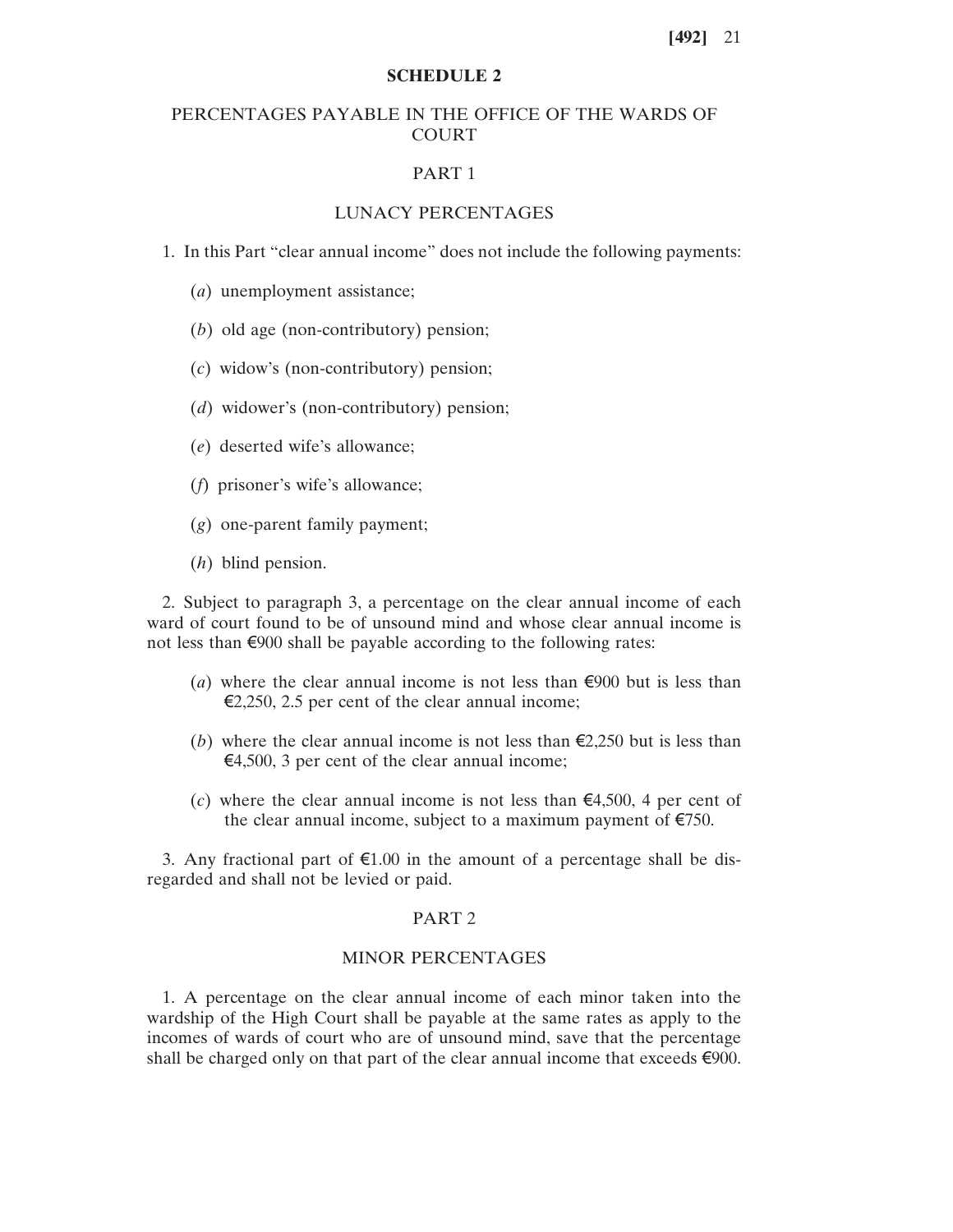2. Where a minor has an interest in property, the Registrar of Wards of Court may apportion as remuneration for any services rendered by the minor in connection therewith such part of the profits accruing to him from the property as appears to the Registrar to be reasonable and no percentage shall be charged on the amount thus apportioned.

#### PART 3

#### CALCULATION, COLLECTION AND DISPOSAL

The rules heretofore in operation under the Lunacy Regulation (Ireland) Act 1871 with respect to the method of calculation, collection and disposal of the percentage charged on the incomes of persons of unsound mind shall continue to apply to the percentage charged on such incomes under this Order and shall apply likewise or in an analogous manner to the percentage charged on the incomes of minors under this Order. Where, in any such rule, reference is made to the death of a person of unsound mind, the reference shall, in its application to a minor, include a reference to the minor's attaining the age of 18.

The Minister for Public Expenditure and Reform consents to the making of the foregoing Order.



Minister for Justice and Equality.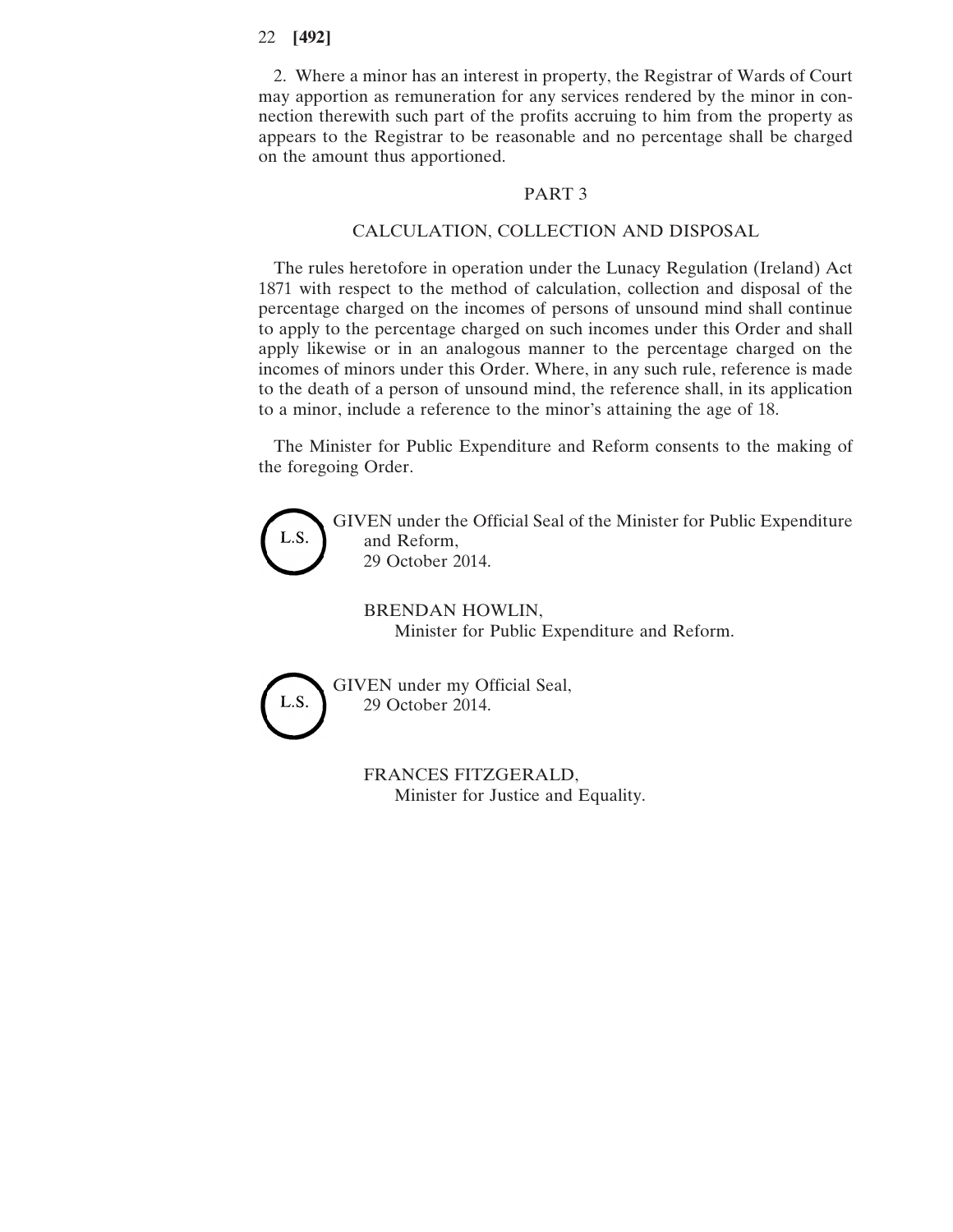### EXPLANATORY NOTE

*(This does not form part of the instrument and does not purport to be a legal interpretation)*

This order revokes the Supreme Court and High Court (Fees) Order, 2014 (S.I. No. 24 of 2014).

This order provides for the fees to be charged with effect from 29 October 2014, in the Office of the Registrar of the Supreme Court, in the Office of the Registrar of the Court of Appeal, the Central Office, the Examiner's Office, the Taxing Master's Office, the Accountant's Office, the Office of Wards of Court, the Probate Office and District Probate Office and District Probate Registries.

In addition, the Order provides for the exemption from fees of certain proceedings, including family law proceedings.